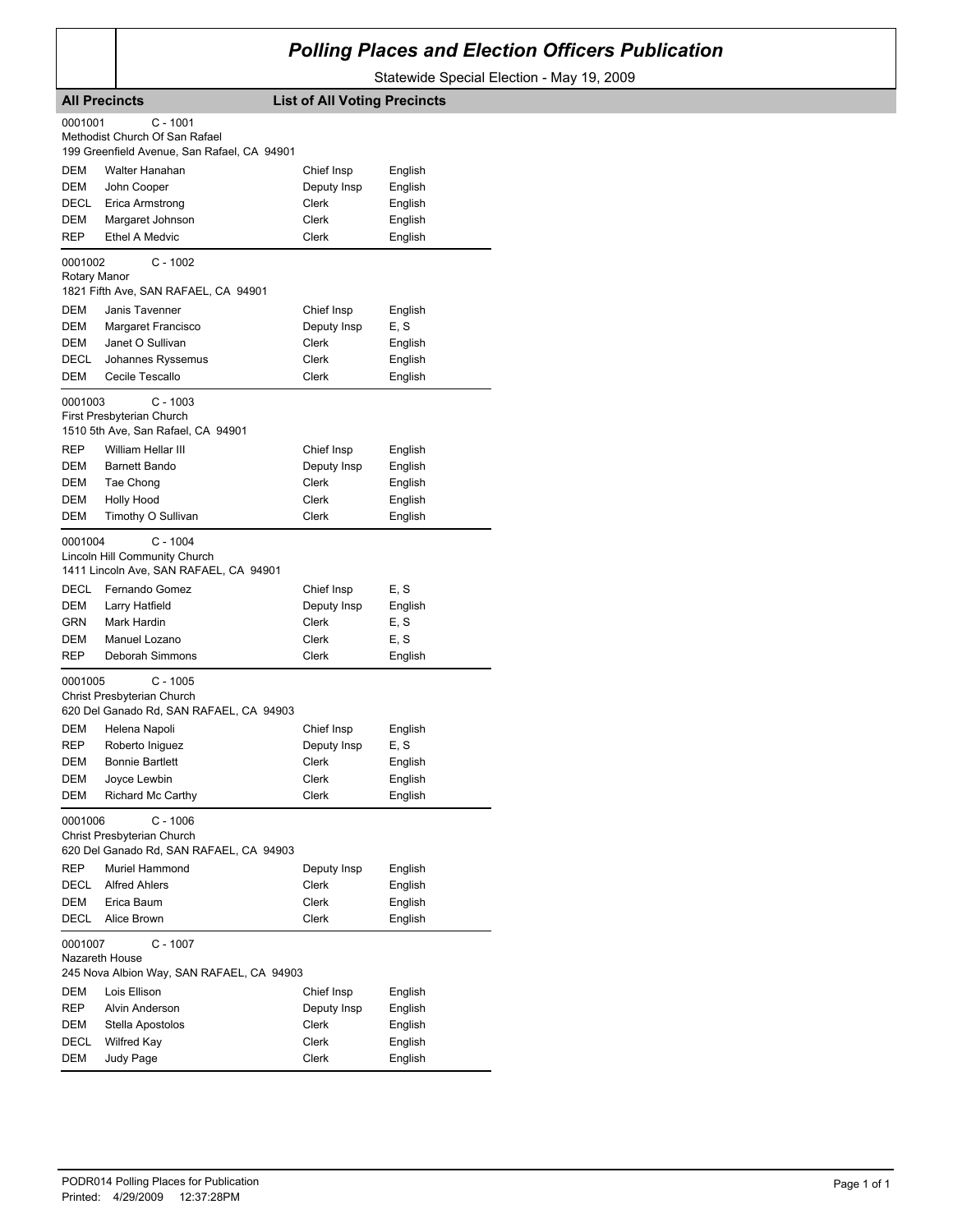|                   | <b>All Precincts</b>                                                                  | <b>List of All Voting Precincts</b> |                    |
|-------------------|---------------------------------------------------------------------------------------|-------------------------------------|--------------------|
| 0001008           | $C - 1008$                                                                            |                                     |                    |
|                   | <b>Embassy Suites Hotel</b><br>101 Mc Innis Parkway, San Rafael, CA 94903             |                                     |                    |
| DEM               | Neil Kugelmas                                                                         | Chief Insp                          | English            |
| DECL              | Louis Shehi                                                                           | Deputy Insp                         | English            |
| <b>REP</b>        | Jacqueline Angerman                                                                   | Clerk                               | English            |
| DECL              | Jeannie Hinkley                                                                       | Clerk                               | English            |
| <b>DEM</b>        | Kenna Hunt                                                                            | Clerk                               | English            |
| 0001009           | $C - 1009$                                                                            |                                     |                    |
|                   | Contempo Marin<br>400 Yosemite Rd, San Rafael, CA 94903-2232                          |                                     |                    |
| <b>REP</b>        | Roberto Soriano                                                                       | Chief Insp                          | English            |
| REP               | Douglas Mc Vae                                                                        | Deputy Insp                         | English            |
| DECL              | Jacqueline Brand                                                                      | Clerk                               | English            |
| REP               | Fred Hoffmann                                                                         | Clerk                               | English            |
| <b>REP</b>        | Rose Von Buchau                                                                       | Clerk                               | English            |
| 0001010           | $C - 1010$                                                                            |                                     |                    |
|                   | Marin County Ofc Of Education                                                         |                                     |                    |
| <b>REP</b>        | 1111 Las Gallinas Ave, SAN RAFAEL, CA 94903<br>Karen Gregory                          | Chief Insp                          | English            |
| DEM               | Karen Jacob                                                                           | Deputy Insp                         | English            |
| DEM               | Mary Ann Gallardo                                                                     | Clerk                               | E, S               |
| REP               | Joan Loberg                                                                           | Clerk                               | English            |
| DEM               | Joanne Mc Carthy                                                                      | Clerk                               | English            |
| 0001011           | $C - 1011$                                                                            |                                     |                    |
|                   | Aegis Of San Rafael                                                                   |                                     |                    |
|                   | 111 Merrydale Rd, San Rafael, CA 94903-4070                                           |                                     |                    |
| DEM<br><b>REP</b> | August Rath<br>William Ashdown                                                        | Chief Insp                          | English            |
| <b>DEM</b>        | Claire Golan                                                                          | Deputy Insp<br>Clerk                | English<br>English |
| DEM               | Milagro Ramirez                                                                       | Clerk                               | E, S               |
| DEM               | Margaret Veneman                                                                      | Clerk                               | English            |
| 0001012           | $C - 1012$                                                                            |                                     |                    |
| Golden Hinde      |                                                                                       |                                     |                    |
|                   | 5 Golden Hinde Blv, SAN RAFAEL, CA 94903                                              |                                     |                    |
| <b>REP</b>        | <b>Barbara Perkins</b>                                                                | Chief Insp                          | English            |
| DEM<br>DECL       | Barbara Sebring<br>Geraldine Brown                                                    | Deputy Insp<br>Clerk                | English<br>English |
| DEM               | <b>Robert Gallimore</b>                                                               | Clerk                               | English            |
| REP               | <b>Raymond Perkins</b>                                                                | Clerk                               | English            |
| 0001013           | $C - 1013$                                                                            |                                     |                    |
|                   | San Rafael Fire Sta #2                                                                |                                     |                    |
|                   | 210 3rd St, San Rafael, CA 94901                                                      |                                     |                    |
| DECL              | Jeffrey Moss                                                                          | Chief Insp                          | E, S               |
| <b>REP</b><br>DEM | William Taylor<br><b>Millicent Anderson</b>                                           | Deputy Insp<br>Clerk                | English<br>English |
| DEM               | Kathryn Burke                                                                         | Clerk                               | English            |
| DECL              | <b>Clark Christensen</b>                                                              | Clerk                               | English            |
| 0001014           | $C - 1014$                                                                            |                                     |                    |
|                   | Marin Ballet Board Room                                                               |                                     |                    |
|                   | 100 Elm St, SAN RAFAEL, CA 94901                                                      |                                     |                    |
| DEM               | Theresa Paris                                                                         | Chief Insp                          | English            |
| <b>REP</b>        | Richard Blackman                                                                      | Deputy Insp                         | English            |
| REP<br>DEM        | Robert Bandettini<br>Ellen Burns                                                      | Clerk<br>Clerk                      | English<br>English |
|                   |                                                                                       |                                     |                    |
| 0001015           | $C - 1015$<br><b>Trinity Community Church</b><br>1675 Grand Ave, SAN RAFAEL, CA 94901 |                                     |                    |
| <b>REP</b>        | Sheryl Gorton                                                                         | Chief Insp                          | English            |
| DEM               | Linda Cosgrove                                                                        | Deputy Insp                         | English            |
| DEM               | Ankie Bajema                                                                          | Clerk                               | E, S               |
| REP               | Sharon Hall                                                                           | Clerk                               | English            |
|                   | Fran Ryan                                                                             | Clerk                               | English            |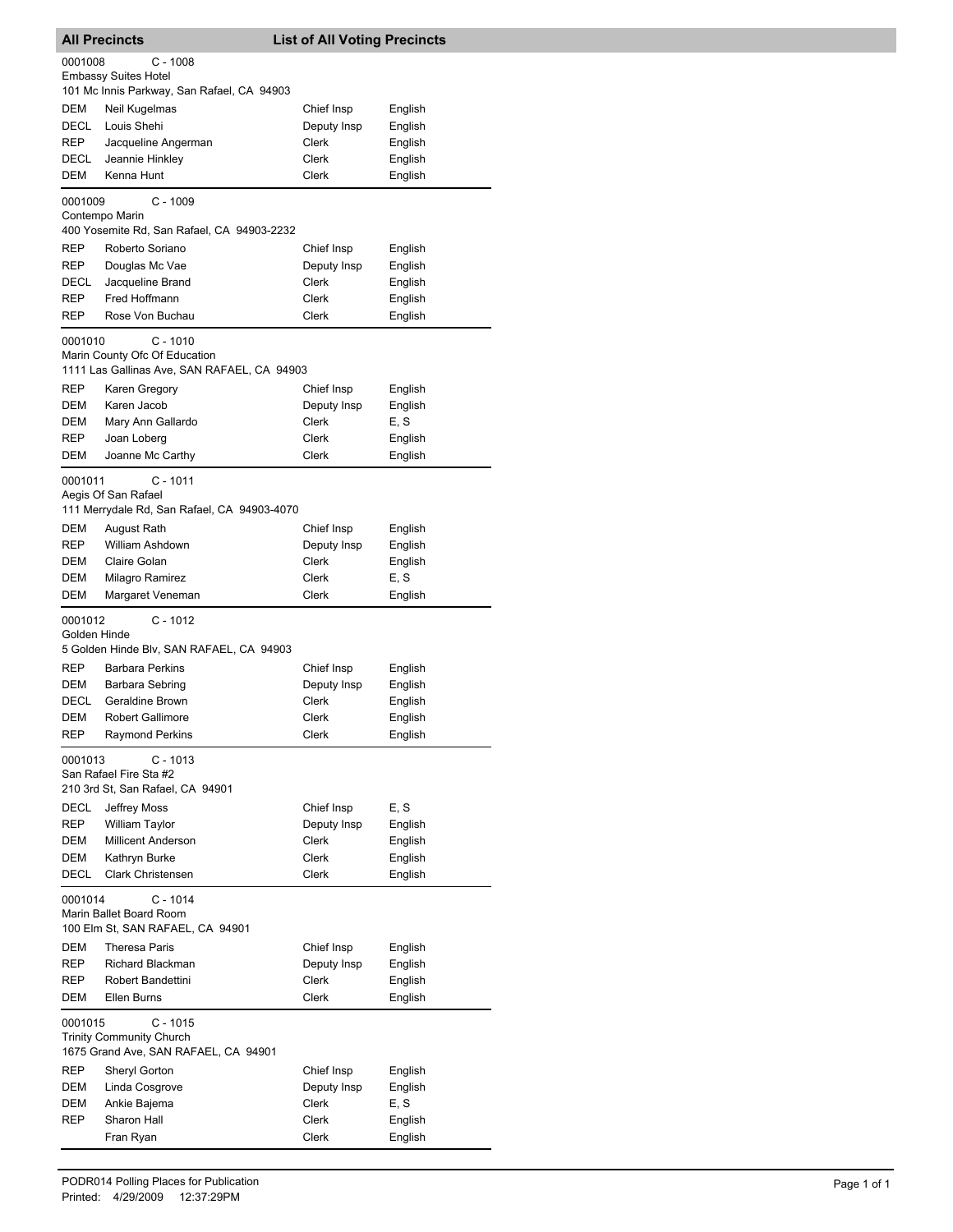|              | <b>All Precincts</b>                                                             | <b>List of All Voting Precincts</b> |         |
|--------------|----------------------------------------------------------------------------------|-------------------------------------|---------|
| 0001016      | $C - 1016$                                                                       |                                     |         |
|              | St Luke Presbyterian Church<br>10 Bayview Dr, SAN RAFAEL, CA 94901               |                                     |         |
| DECL         | <b>Stanley Harrison</b>                                                          | Chief Insp                          | English |
| DECL         | Joan Van Kesteren                                                                | Deputy Insp                         | English |
| REP          | <b>Heinz Dreier</b>                                                              | Clerk                               | English |
|              | Michael Eckart                                                                   | Clerk                               | English |
| DECL         | Sandra Miller                                                                    | Clerk                               | English |
|              |                                                                                  |                                     |         |
| 0001017      | C - 1017<br>San Rafael Fire Station # 5                                          |                                     |         |
|              | 955 Point San Pedro Rd, San Rafael, CA 94901                                     |                                     |         |
| REP          | <b>William Godbey</b>                                                            | Chief Insp                          | English |
| DEM          | Patricia Randolph                                                                | Deputy Insp                         | English |
| <b>DEM</b>   | Hattie Irvin                                                                     | Clerk                               | English |
| DEM          | Wilda Jones                                                                      | Clerk                               | English |
| REP          | Joan Runyeon                                                                     | Clerk                               | English |
| 0001018      | $C - 1018$                                                                       |                                     |         |
| Venetia Oaks |                                                                                  |                                     |         |
|              | 263 N San Pedro Rd, San Rafael, CA 94903                                         |                                     |         |
| DEM          | Jennifer Welsch                                                                  | Chief Insp                          | English |
| DEM          | Jane Kloh                                                                        | Deputy Insp                         | English |
| DEM          | Roberta Erlandsen                                                                | Clerk                               | English |
| DEM          | Patricia Phillips                                                                | Clerk                               | English |
| DEM          | Audrey Valentzas                                                                 | Clerk                               | English |
| 0001019      | $C - 1019$<br>Korean Presbyterian Church<br>635 Adrian Way, San Rafael, CA 94903 |                                     |         |
| DEM          | Dorothy Brown                                                                    | Chief Insp                          | English |
| DECL         | Mary Nordquist                                                                   | Deputy Insp                         | English |
| DEM          | Marilyn Bagshaw                                                                  | Clerk                               | English |
| DEM          | Janet Smith                                                                      | Clerk                               | English |
| 0001020      | $C - 1020$                                                                       |                                     |         |
|              | Lucas Valley Community Center<br>1201 Idylberry Rd, SAN RAFAEL, CA 94903         |                                     |         |
| DEM          | Foy Sargent                                                                      | Chief Insp                          | English |
| DEM          | Ann Melanephy                                                                    | Deputy Insp                         | English |
| DECL         | Paula Beale                                                                      | Clerk                               | English |
| DEM          | Jeanne Hart                                                                      | Clerk                               | English |
| DEM          | James Stapleton                                                                  | Clerk                               | English |
| 0001021      | C - 1021                                                                         |                                     |         |
|              | <b>Lucas Valley Community Center</b><br>1201 Idylberry Rd, SAN RAFAEL, CA 94903  |                                     |         |
| DEM          | <b>Richard Kulik</b>                                                             | Deputy Insp                         | English |
| REP          | Sheila Berg                                                                      | Clerk                               | English |
| REP          | David Brown                                                                      | Clerk                               | English |
| DECL         | Dale Miller                                                                      | Clerk                               | English |
| 0001110      | PCT - 1110                                                                       |                                     |         |
| Villa Marin  | 100 Thorndale Dr, SAN RAFAEL, CA 94903                                           |                                     |         |
| DEM          | Helen Bodington                                                                  | Chief Insp                          | English |
| DEM          | Lenore Gordon-Kokjen                                                             | Deputy Insp                         | English |
| DEM          | Mary Beery                                                                       | Clerk                               | English |
| REP          | Mary Frey                                                                        | Clerk                               | English |
| 0002001      | C - 2001<br>St Sebastian's Church<br>373 Bon Air Rd, KENTFIELD, CA 94904         |                                     |         |
|              |                                                                                  |                                     |         |
| DECL         | Joyce Wells                                                                      | Chief Insp                          | English |
| DEM          | Michelle Mayfield-Baske                                                          | Deputy Insp                         | English |
| DEM<br>DEM   | Joseph Cohen                                                                     | Clerk<br>Clerk                      | English |
| DEM          | Joseph Sheean<br><b>Adrian Thomas</b>                                            | Clerk                               | English |
|              |                                                                                  |                                     | English |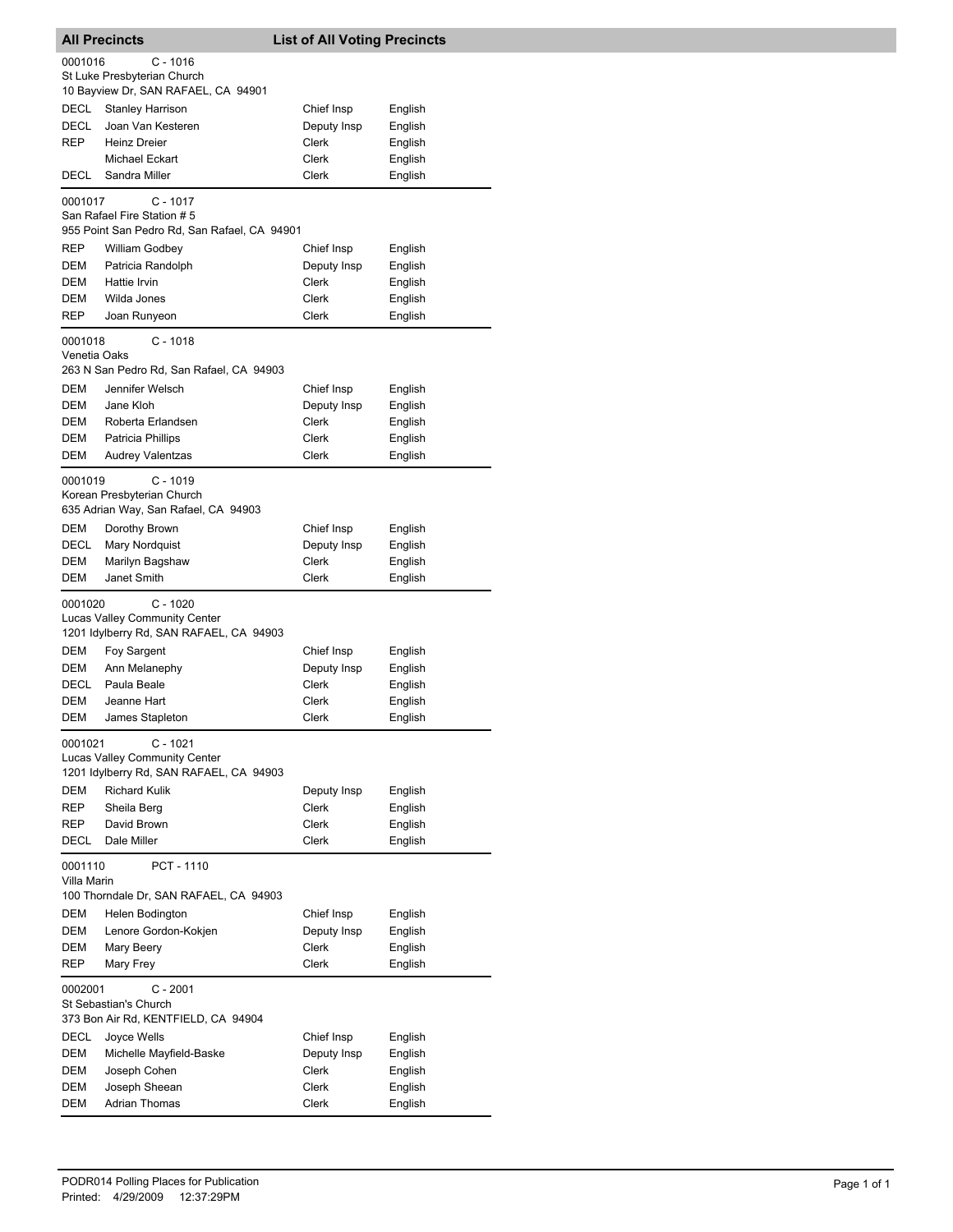|                                             | <b>All Precincts</b>                                                               | <b>List of All Voting Precincts</b> |                    |  |
|---------------------------------------------|------------------------------------------------------------------------------------|-------------------------------------|--------------------|--|
| 0002002                                     | $C - 2002$                                                                         |                                     |                    |  |
|                                             | St Sebastian's Church<br>373 Bon Air Rd, KENTFIELD, CA 94904                       |                                     |                    |  |
| DEM                                         | Jean Musgrave                                                                      | Deputy Insp                         | English            |  |
| REP                                         | <b>Ruth Baney</b>                                                                  | Clerk                               | English            |  |
| DEM                                         | <b>Philip Carroll</b>                                                              | Clerk                               | E, S               |  |
| DECL                                        | Timothy O Keefe                                                                    | Clerk                               | English            |  |
| 0002003                                     | $C - 2003$                                                                         |                                     |                    |  |
| Cape Marin                                  | Laderman Lane, Greenbrae, CA 94904-2482                                            |                                     |                    |  |
| DEM                                         | Jane Frorath                                                                       | Chief Insp                          | English            |  |
| DEM                                         | Debora Busse                                                                       | Deputy Insp                         | E, S               |  |
| DEM                                         | <b>Theodora Graff</b>                                                              | Clerk                               | English            |  |
| DEM                                         | Janet Moore                                                                        | Clerk                               | English            |  |
| DEM                                         | Monika Nimeh                                                                       | Clerk                               | English            |  |
| 0002004                                     | $C - 2004$                                                                         |                                     |                    |  |
| Masonic Lodge                               | 1122 Magnolia Ave, LARKSPUR, CA 94939                                              |                                     |                    |  |
| REP                                         | Frank Keenan                                                                       | Chief Insp                          | English            |  |
| DEM                                         | Anne Miller                                                                        | Deputy Insp                         | English            |  |
| REP                                         | Fay Potter                                                                         | Clerk                               | English            |  |
| DEM                                         | Marcelle Scholl                                                                    | Clerk                               | English            |  |
| <b>DEM</b>                                  | Setsuko Segar                                                                      | Clerk                               | English            |  |
| 0002005                                     |                                                                                    |                                     |                    |  |
|                                             | $C - 2005$<br>Redwoods Presbyterian Church<br>110 Magnolia Ave, LARKSPUR, CA 94939 |                                     |                    |  |
| DEM                                         | Frank Gold                                                                         | Chief Insp                          | English            |  |
| DEM                                         | Peter Mellini                                                                      | Deputy Insp                         | English            |  |
| DEM                                         | George Davidson                                                                    | Clerk                               | English            |  |
| DEM                                         | Roger Reynolds                                                                     | Clerk                               | English            |  |
| DEM                                         | Barbara Spolter                                                                    | Clerk                               | English            |  |
| 0002006                                     | $C - 2006$<br>Redwoods Presbyterian Church<br>110 Magnolia Ave, LARKSPUR, CA 94939 |                                     |                    |  |
| DEM                                         | Helen Kerner                                                                       |                                     |                    |  |
| DECL                                        | David Edward                                                                       | Deputy Insp<br><b>Clerk</b>         | English            |  |
|                                             |                                                                                    |                                     | English            |  |
| REP<br>DEM                                  | Sandra Maxwell<br>Lynn Vanda                                                       | Clerk<br>Clerk                      | English<br>English |  |
| 0002007                                     | $C - 2007$                                                                         |                                     |                    |  |
|                                             | Methodist Church Of San Rafael<br>199 Greenfield Avenue, San Rafael, CA 94901      |                                     |                    |  |
| DEM                                         | Charles Wynn                                                                       | Deputy Insp                         | English            |  |
| DECL                                        | Paula Beard                                                                        | Clerk                               | English            |  |
| DEM                                         | Sharalee Schwarzbart                                                               | Clerk                               | English            |  |
| 0002008<br>$C - 2008$<br>Wade Thomas School |                                                                                    |                                     |                    |  |
|                                             | Ross At Kensington, San Anselmo, CA 94960-2941                                     |                                     |                    |  |
| REP                                         | Don Magdanz                                                                        | Chief Insp                          | English            |  |
| DEM                                         | John Boudett                                                                       | Deputy Insp                         | English            |  |
| REP                                         | Suzanna Abbott                                                                     | <b>Clerk</b>                        | English            |  |
| REP                                         | Cheryl Egan                                                                        | Clerk                               | English            |  |
| DECL                                        | Kazuko Nii                                                                         | Clerk                               | English            |  |
| 0002009                                     | $C - 2009$<br>American Legion Hall<br>120 Veterans Place, SAN ANSELMO, CA 94960    |                                     |                    |  |
| DEM                                         | Janet Zeller                                                                       | Chief Insp                          | English            |  |
| GRN                                         | Ora Hatheway                                                                       | Deputy Insp                         | English            |  |
| DEM                                         | Vivian Berliner                                                                    | Clerk                               | English            |  |
| REP                                         | Hilda Mills                                                                        | Clerk                               | English            |  |
| DEM                                         | Marcella Murray                                                                    | Clerk                               | English            |  |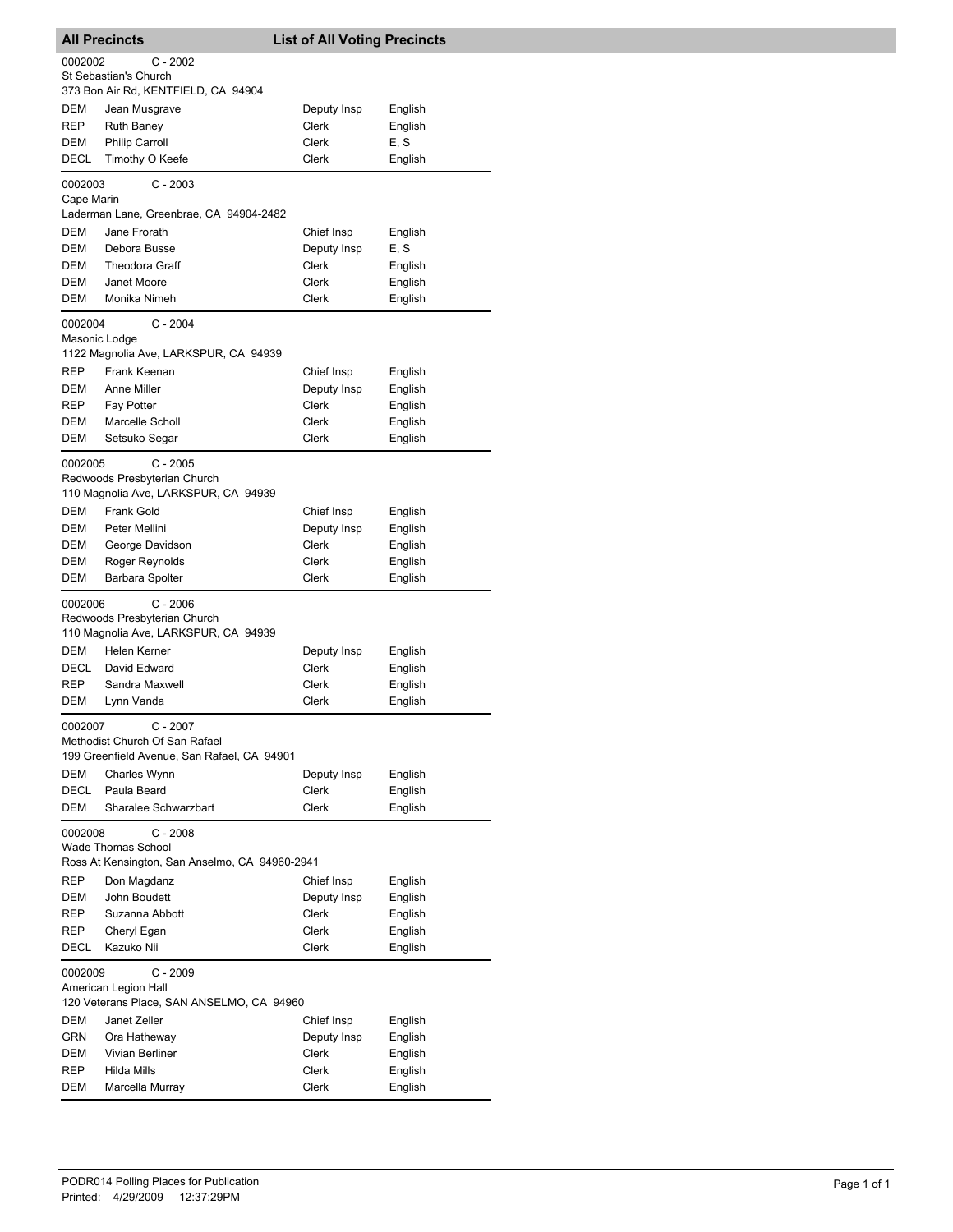|                         | <b>All Precincts</b>                                                        | <b>List of All Voting Precincts</b> |                    |
|-------------------------|-----------------------------------------------------------------------------|-------------------------------------|--------------------|
| 0002010                 | C - 2010                                                                    |                                     |                    |
|                         | American Legion Hall<br>120 Veterans Place, SAN ANSELMO, CA 94960           |                                     |                    |
| DECL                    | Mary Lee Bronzo                                                             | Deputy Insp                         | English            |
| DEM                     | <b>William Coleman</b>                                                      | Clerk                               | English            |
| DEM                     | Joan Lussier                                                                | Clerk                               | English            |
| DEM                     | John Treanor                                                                | Clerk                               | English            |
| 0002011                 | $C - 2011$                                                                  |                                     |                    |
|                         | <b>Bennett House</b><br>53 Taylor Drive (Claus & Taylor), FAIRFAX, CA 94930 |                                     |                    |
| DECL                    | Vicki Burns                                                                 | Chief Insp                          | English            |
| REP                     | Louis Baesel                                                                | Deputy Insp                         | English            |
| DEM                     | <b>Cristhal Bennett</b>                                                     | Clerk                               | English            |
| REP                     | John Blickensderfer                                                         | Clerk                               | English            |
| DEM                     | Alan Cumings                                                                | Clerk                               | English            |
| 0002012                 | $C - 2012$                                                                  |                                     |                    |
|                         | American Legion Hall<br>120 Veterans Place, SAN ANSELMO, CA 94960           |                                     |                    |
| DEM                     | Diane Cokely                                                                | Deputy Insp                         | English            |
| DEM                     | Enid Albedi                                                                 | Clerk                               | English            |
| <b>GRN</b>              | Julia Fischer                                                               | Clerk                               | English            |
| DECL                    | <b>Burton Winn</b>                                                          | Clerk                               | English            |
| 0002013                 | $C - 2013$                                                                  |                                     |                    |
|                         | Fairfax Women's Club                                                        |                                     |                    |
|                         | 46 Park Rd, FAIRFAX, CA 94930                                               |                                     |                    |
| REF                     | Patricia Lesavoy                                                            | Chief Insp                          | English            |
| DEM                     | Rebecca Gillespie                                                           | Deputy Insp                         | English            |
| GRN                     | Mariana Abballo                                                             | Clerk                               | English            |
| DEM                     | Robert Davidson<br><b>Isabelle Carmen Floyd</b>                             | Clerk<br>Clerk                      | English<br>English |
|                         |                                                                             |                                     |                    |
| 0002014<br>Manor School | $C - 2014$                                                                  |                                     |                    |
|                         | 150 Oak Manor Dr, FAIRFAX, CA 94930                                         |                                     |                    |
| DEM                     | Barbara Coler                                                               | Chief Insp                          | English            |
| REP                     | Eleanor Prugh                                                               | Deputy Insp                         | English            |
|                         | Mirabai Collamore                                                           | Clerk                               | English            |
| DEM                     | Adell Freeman                                                               | Clerk                               | English            |
| DEM                     | Sheryl Goldberg                                                             | Clerk                               | English            |
| 0002015                 | $C - 2015$                                                                  |                                     |                    |
|                         | St John's Episcopal Church                                                  |                                     |                    |
|                         | 14 Laqunitas Rd, Ross, CA 94957                                             |                                     |                    |
| GRN<br><b>REP</b>       | lan Roth<br>Marty Bautista                                                  | Chief Insp<br>Deputy Insp           | English<br>English |
| LIB                     | Henry Black                                                                 | Clerk                               | E, S               |
| DEM                     | Liat Blum                                                                   | Clerk                               | English            |
| REP                     | Shelley Winn                                                                | Clerk                               | English            |
| 0002016                 | $C - 2016$                                                                  |                                     |                    |
|                         | Anthony Bacich School                                                       |                                     |                    |
|                         | 25 Mc Allister Ave, KENTFIELD, CA 94904                                     |                                     |                    |
| DEM                     | James Shaw                                                                  | Chief Insp                          | English            |
| DECL                    | Alan Maurice Farnham                                                        | Deputy Insp                         | English            |
| REP                     | Carolyn Dingwall                                                            | Clerk                               | English            |
| REP                     | Michael Duffy                                                               | Clerk                               | English            |
| DEM                     | Joan Katkov                                                                 | Clerk                               | English            |
| 0002017                 | $C - 2017$                                                                  |                                     |                    |
|                         | Kent Middle School<br>800 College Avenue, Kentfield, CA 94904               |                                     |                    |
| P&F                     | Robert Richard                                                              | Chief Insp                          | English            |
| DEM                     | Claudette Josephson                                                         | Deputy Insp                         | English            |
| REP                     | Margot Havel                                                                | Clerk                               | English            |
| DEM                     | Sara Kenworthy                                                              | Clerk                               | English            |
| DEM                     | <b>Brittany Strader</b>                                                     | Clerk                               | English            |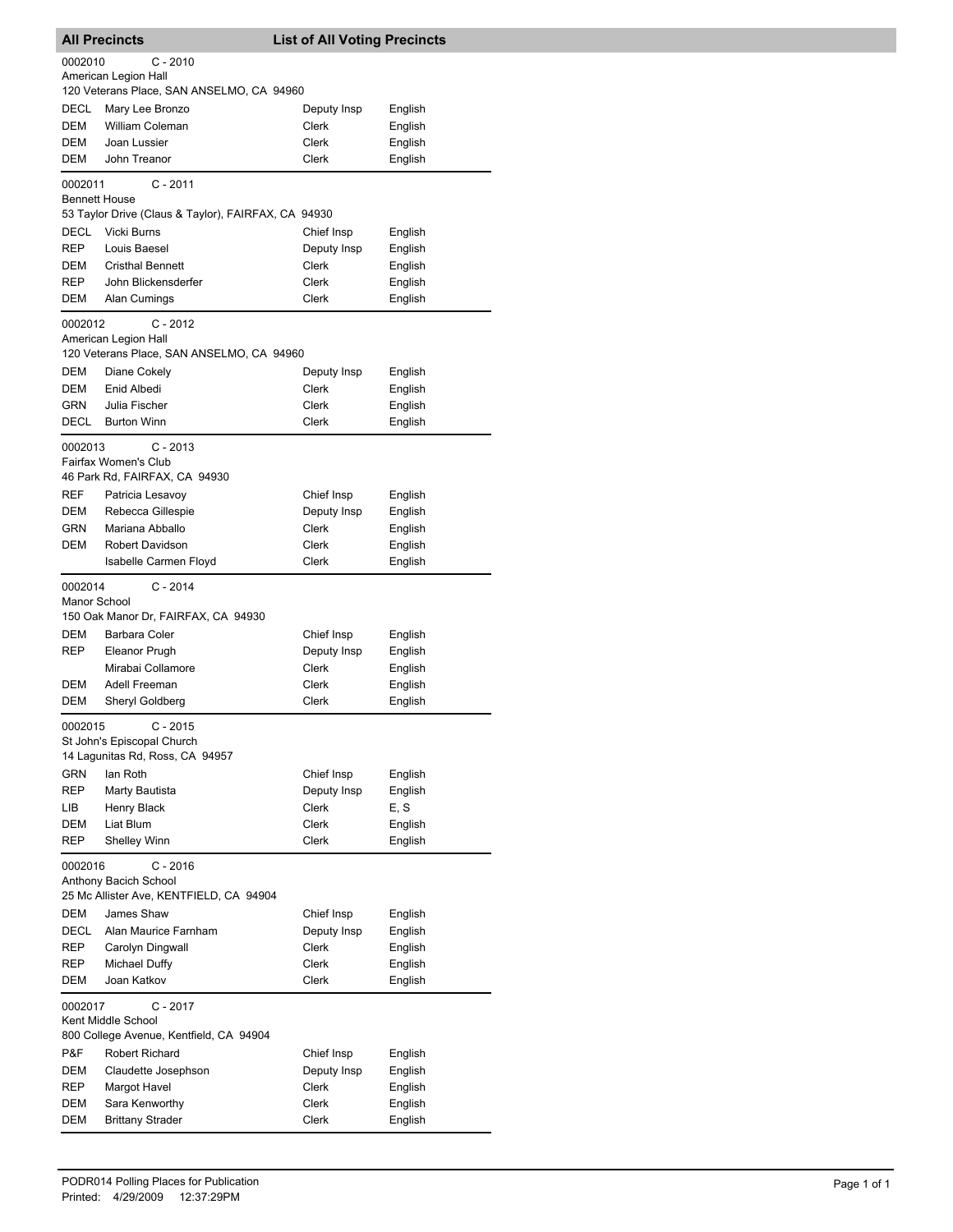|                          | <b>All Precincts</b>                                                                          | <b>List of All Voting Precincts</b> |                    |
|--------------------------|-----------------------------------------------------------------------------------------------|-------------------------------------|--------------------|
| 0002018<br>Masonic Lodge | $C - 2018$                                                                                    |                                     |                    |
|                          | 1122 Magnolia Ave, LARKSPUR, CA 94939                                                         |                                     |                    |
| REP                      | Joanne Keenan                                                                                 | Deputy Insp                         | English            |
| DECL                     | Fred Ferroggiaro                                                                              | Clerk                               | English            |
| AIP                      | Ann Frese                                                                                     | Clerk                               | English            |
| DECL                     | <b>Howard Long</b>                                                                            | Clerk                               | English            |
| 0002019                  | $C - 2019$<br>Sleepy Hollow Presbyterian Church                                               |                                     |                    |
|                          | 100 Tarry Rd, San Anselmo, CA 94960-1066                                                      |                                     |                    |
| REP                      | Constance Berto                                                                               | Chief Insp                          | E, S               |
| REP                      | Patricia Ehrhart                                                                              | Deputy Insp                         | English            |
| REP                      | Colleen Harpst                                                                                | Clerk                               | English            |
| DECL<br>REP              | Joan Jacks<br>Audrey La Belle                                                                 | Clerk<br>Clerk                      | English<br>English |
|                          | $C - 2023$                                                                                    |                                     |                    |
| 0002023                  | San Rafael Community Center<br>618 B St, SAN RAFAEL, CA 94901                                 |                                     |                    |
| DEM                      | <b>Sterling Rainey</b>                                                                        | Chief Insp                          | English            |
| DEM                      | Laura Collins                                                                                 | Deputy Insp                         | English            |
| REP                      | <b>Richard Belch</b>                                                                          | Clerk                               | English            |
| DEM                      | Barbara Bray                                                                                  | Clerk                               | English            |
| REP                      | Donald Stenson                                                                                | Clerk                               | English            |
| 0002024                  | $C - 2024$<br><b>Carpenters Union Hall</b><br>647 Lindaro St, San Rafael, CA 94901-3960       |                                     |                    |
| DEM                      | <b>Charles Herbert</b>                                                                        | Chief Insp                          | English            |
| <b>DEM</b>               | Mary Winkler                                                                                  | Deputy Insp                         | English            |
| AIP.                     | Joi Othelene Garlington                                                                       | Clerk                               | English            |
| DEM                      | Fillegenie Levasseur<br><b>Candace Rufer</b>                                                  | Clerk<br>Clerk                      | English<br>English |
| REP                      |                                                                                               |                                     |                    |
| 0002303                  | PCT - 2303<br>Fairfax Women's Club<br>46 Park Rd, FAIRFAX, CA 94930                           |                                     |                    |
| GRN                      | Cindi Darling                                                                                 | Deputy Insp                         | English            |
| REP                      | Angela Gaona                                                                                  | <b>Clerk</b>                        | English            |
| DEM                      | Patricia Hoff-Clement                                                                         | Clerk                               | E, S               |
| <b>DEM</b>               | Dale Mc Carty                                                                                 | Clerk                               | English            |
| 0002304                  | PCT - 2304<br>Fairfax Regional Library<br>2097 Sir Francis Drake Blvd, Fairfax, CA 94930-1115 |                                     |                    |
| DEM                      | Joyce Cole                                                                                    | Chief Insp                          | English            |
| GRN                      | Rue Burlingham                                                                                | Deputy Insp                         | English            |
| DEM                      | <b>Silver Clark</b>                                                                           | Clerk                               | English            |
| DEM                      | Patrick Troup                                                                                 | Clerk                               | English            |
| DEM                      | Joan Wada                                                                                     | <b>Clerk</b>                        | English            |
| 0002907                  | PCT - 2907<br>First Presbyterian Church<br>1510 5th Ave, San Rafael, CA 94901                 |                                     |                    |
| DEM                      | Robert Leedy                                                                                  | Deputy Insp                         | English            |
| DEM                      | <b>Charles Frances</b>                                                                        | Clerk                               | English            |
| GRN                      | Gloria Potter                                                                                 | Clerk                               | English            |
| 0003001                  | $C - 3001$<br>Sausalito Women's Club                                                          |                                     |                    |
|                          | 120 Central Ave, Sausalito, CA 94965                                                          |                                     |                    |
| DEM                      | Louise Dzimian                                                                                | Chief Insp                          | English            |
| DEM                      | Aaron Falkenbach                                                                              | Deputy Insp                         | English            |
| DECL                     | Melanie Chancellor                                                                            | Clerk                               | E, S               |
| DEM                      | Joseph Jeremy                                                                                 | Clerk                               | English            |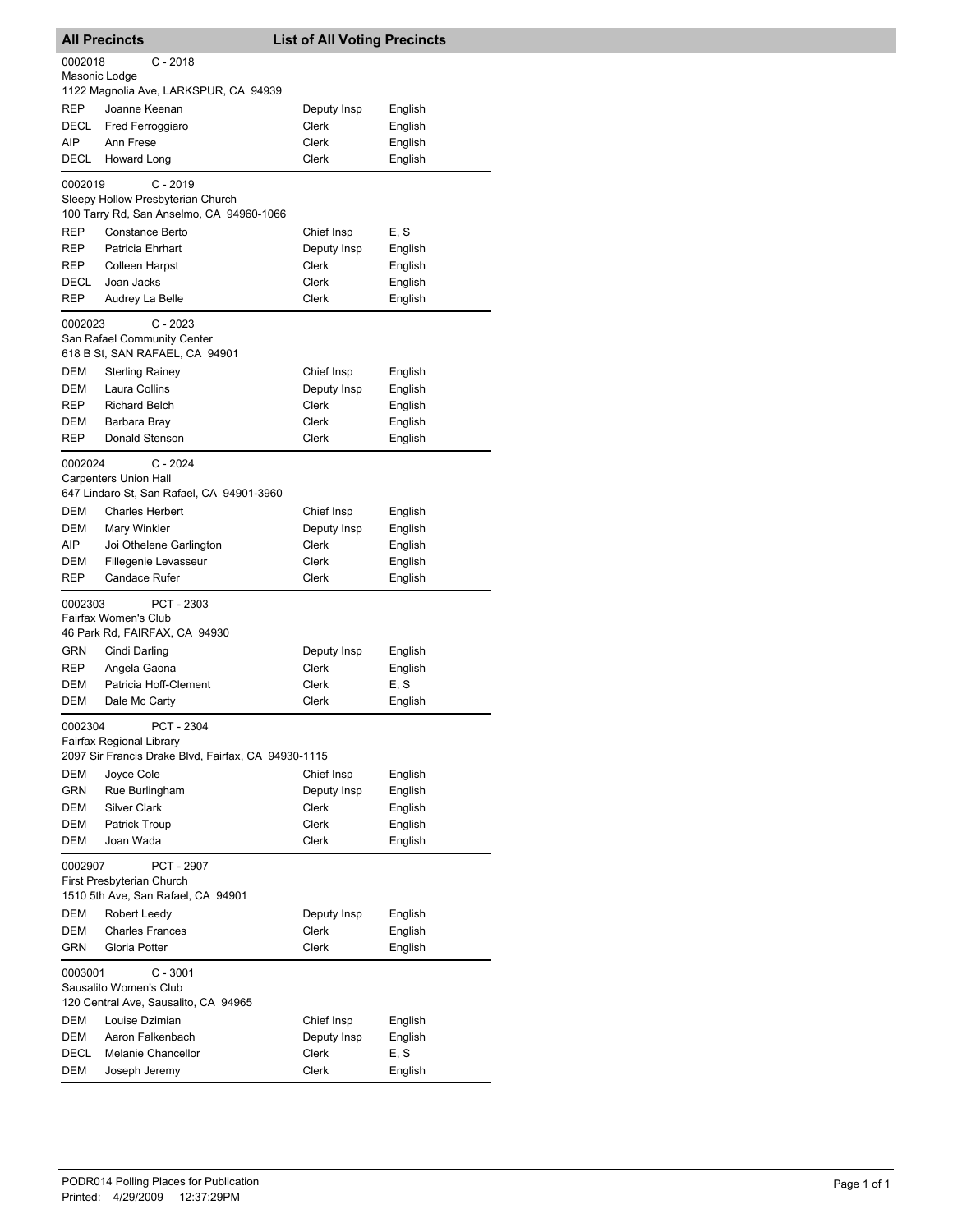|             | <b>All Precincts</b>                              | <b>List of All Voting Precincts</b> |                    |
|-------------|---------------------------------------------------|-------------------------------------|--------------------|
| 0003002     | $C - 3002$                                        |                                     |                    |
|             | Star Of Sea Catholic Church                       |                                     |                    |
|             | 180 Harrison Ave, SAUSALITO, CA 94965             |                                     |                    |
| REP         | Marie Farley                                      | Chief Insp                          | English            |
| REP         | Jean Comerford                                    | Deputy Insp                         | English            |
| REP         | Julia Greene                                      | <b>Clerk</b>                        | English            |
| DEM         | Alan Levinson                                     | Clerk                               | English            |
| DEM         | Elizabeth O Connor                                | Clerk                               | English            |
| 0003003     | $C - 3003$                                        |                                     |                    |
|             | Sausalito City Hall                               |                                     |                    |
|             | 420 Litho Street, SAUSALITO, CA 94965             |                                     |                    |
| REP         | Marysia Kolipinski                                | Chief Insp                          | English            |
| REP         | Monika Kolipinski                                 | Deputy Insp                         | English            |
| REP         | <b>Charles Donald</b>                             | Clerk                               | English            |
| DEM         | Rosemarie Griffith                                | Clerk                               | English            |
| REP         | Zofia Kolipinski                                  | Clerk                               | English            |
| 0003004     | C - 3004                                          |                                     |                    |
|             | Mill Valley Community Ctr                         |                                     |                    |
|             | 180 Camino Alto, Mill Valley, CA 94941-4603       |                                     |                    |
| DEM         | <b>Frank Luederitz</b>                            | Chief Insp                          | English            |
| DEM         | Morgan Smith                                      | Deputy Insp                         | English            |
| DEM         | Mary Bizzarri                                     | Clerk                               | English            |
| REP         | Ursula Kerr                                       | Clerk                               | English            |
| DEM         | Marsha Luederitz                                  | Clerk                               | English            |
|             |                                                   |                                     |                    |
| 0003005     | $C - 3005$<br>Sewerage Agency Of So Marin         |                                     |                    |
|             | 450 Sycamore Ave, Mill Valley, CA 94941-2232      |                                     |                    |
| DEM         | John Eagan                                        | Chief Insp                          | English            |
| DEM         | Amy Andrews                                       | Deputy Insp                         | English            |
| DECL        | <b>Beth Brandes</b>                               | Clerk                               | English            |
| DEM         | Susan Christman                                   | Clerk                               | English            |
| REP         | Paul Meade                                        | Clerk                               | English            |
|             |                                                   |                                     |                    |
| 0003006     | $C - 3006$                                        |                                     |                    |
|             | Episcopal Church Of Our Savior                    |                                     |                    |
|             | 10 Old Mill St, MILL VALLEY, CA 94941             |                                     |                    |
| DEM<br>DEM  | <b>Frances Wolff</b>                              | Chief Insp                          | English            |
| DEM         | Miriam Alfonso<br><b>Stewart Clark</b>            | Deputy Insp<br>Clerk                | E, S<br>English    |
| DEM         |                                                   | Clerk                               |                    |
| <b>REP</b>  | <b>Beverly Dobson</b><br>Ronald Schafer           | Clerk                               | English<br>English |
|             |                                                   |                                     |                    |
| 0003007     | C - 3007                                          |                                     |                    |
|             | Our Lady Of Mt Carmel Church                      |                                     |                    |
|             | 3 Oakdale Ave, MILL VALLEY, CA 94941              |                                     |                    |
| DEM         | <b>Milton Weiss</b>                               | Chief Insp                          | English            |
| DEM         | Zoe Borkowski                                     | Deputy Insp                         | English            |
| DECL        | Kathy Duby                                        | Clerk                               | English            |
| DEM         | Susan Erin                                        | Clerk                               | English            |
| DEM         | Marsha Price                                      | Clerk                               | English            |
| 0003008     | $C - 3008$                                        |                                     |                    |
| Park School |                                                   |                                     |                    |
|             | 360 E. Blithedale Ave, Mill Valley, CA 94941-2140 |                                     |                    |
| DEM         | Lorraine Ferrua                                   | Chief Insp                          | English            |
| DEM         | Sandra Lamke                                      | Deputy Insp                         | English            |
| DEM         | Lynn Breger                                       | Clerk                               | English            |
| DEM         | Jerome Kirkpatrick                                | Clerk                               | English            |
| DEM         | Martin Russell                                    | Clerk                               | English            |
| 0003009     | $C - 3009$                                        |                                     |                    |
|             | Shepherd Of Hills Lutheran Church                 |                                     |                    |
|             | 9 Shepherd Way, TIBURON, CA 94920                 |                                     |                    |
| REP         | <b>Walter Strakosch</b>                           | Chief Insp                          | English            |
| REP         | Mary Bowles                                       | Deputy Insp                         | English            |
| DEM         | Morse Byer                                        | Clerk                               | English            |
| DEM         | Aviva Shane                                       | Clerk                               | English            |
| REP         | Mary Strakosch                                    | Clerk                               | English            |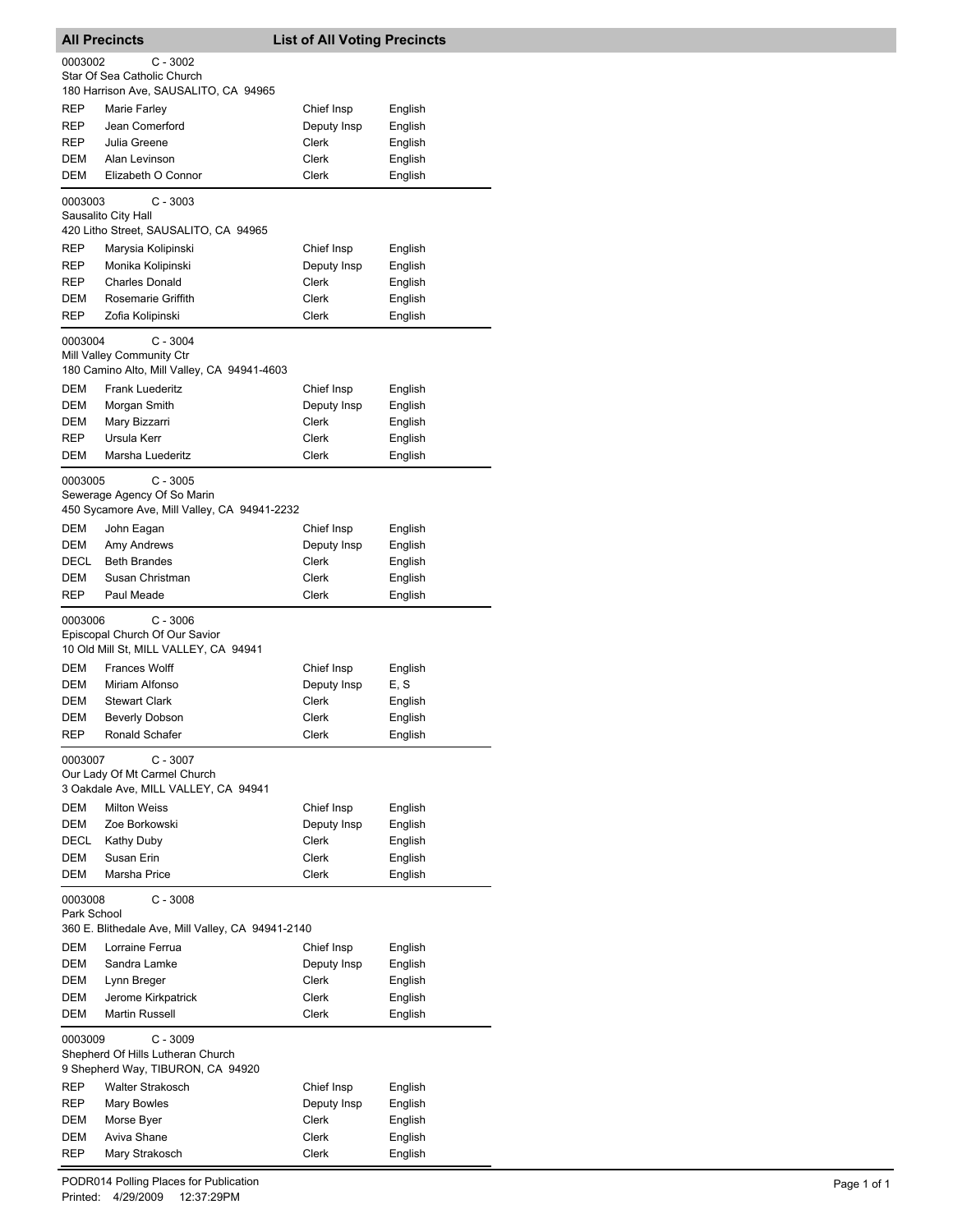| <b>All Precincts</b>                |                                                    | <b>List of All Voting Precincts</b> |         |
|-------------------------------------|----------------------------------------------------|-------------------------------------|---------|
| 0003010                             | $C - 3010$                                         |                                     |         |
|                                     | <b>Tiburon Baptist Church</b>                      |                                     |         |
|                                     | 445 Greenwood Beach Rd, TIBURON, CA 94920          |                                     |         |
| DEM                                 | Susan Schmidt                                      | Chief Insp                          | English |
| <b>DEM</b>                          | <b>Theodore Kraus</b>                              | Deputy Insp                         | English |
| DEM                                 | John Driscoll                                      | Clerk                               | English |
| DEM                                 | <b>Traute Eckersdorff</b>                          | Clerk                               | English |
| <b>REP</b>                          | Maria Russillo                                     | Clerk                               | E, S    |
| 0003011                             | $C - 3011$                                         |                                     |         |
|                                     | <b>Tiburon Town Hall</b>                           |                                     |         |
|                                     | 1505 Tiburon Blvd, Tiburon, CA 94920               |                                     |         |
| DEM                                 | <b>Richard Park</b>                                | Chief Insp                          | English |
| DEM                                 | Arnold Gallegos                                    | Deputy Insp                         | E, S    |
| DECL                                | I Erika Brooks                                     | Clerk                               | English |
| DECL                                | Elizabeth De Tomasi                                | Clerk                               | English |
| DEM                                 | Ronald Skellenger                                  | Clerk                               | English |
| 0003012                             | $C - 3012$                                         |                                     |         |
| <b>Bel Aire School</b>              |                                                    |                                     |         |
|                                     | 277 Karen Way, TIBURON, CA 94920                   |                                     |         |
| REP                                 | Roy Benvenuti                                      | Chief Insp                          | English |
| REP                                 | Sue Benvenuti                                      | Deputy Insp                         | English |
| DECL                                | Glenn Felton                                       | Clerk                               | English |
| REP                                 | Ramon Truman                                       | Clerk                               | English |
| REF                                 | Diana Williams                                     | Clerk                               | English |
| 0003013                             | $C - 3013$                                         |                                     |         |
|                                     | <b>Belvedere Community Center</b>                  |                                     |         |
|                                     | Community Road, Belvedere, CA 94920                |                                     |         |
| DEM                                 | Robert Flynn                                       | Chief Insp                          | English |
| DECL                                | Priscilla Wanat                                    | Deputy Insp                         | English |
| DEM                                 | Christina Dewey                                    | Clerk                               | English |
| DEM                                 | Henry Lam                                          | Clerk                               | English |
| <b>REP</b>                          | <b>Sharon Terrill</b>                              | Clerk                               | English |
| 0003014                             | $C - 3014$                                         |                                     |         |
|                                     | Tam Valley Community Ctr                           |                                     |         |
|                                     | 203 Marin Ave, Mill Valley, CA 94941-4068          |                                     |         |
| DEM                                 | Lynn Eichinger                                     | Chief Insp                          | English |
| DEM                                 | Joann Mannion                                      | Deputy Insp                         | English |
| DEM                                 | Robert Mc Cully                                    | Clerk                               | English |
| REP                                 | Donald Potter                                      | Clerk                               | English |
| DEM                                 | Jon Snyder                                         | Clerk                               | English |
| 0003015                             | $C - 3015$                                         |                                     |         |
|                                     | Almonte Improvement Club                           |                                     |         |
|                                     | Almonte & Wisteria Way, Mill Valley, CA 94941-4138 |                                     |         |
| <b>REP</b>                          | David Jones                                        | Chief Insp                          | English |
| <b>DEM</b>                          | James Kasper                                       | Deputy Insp                         | English |
| REP                                 | Paula Hamann                                       | Clerk                               | English |
| <b>DEM</b>                          | Rena Ivy                                           | Clerk                               | English |
| DEM                                 | <b>Monica Merkins</b>                              | Clerk                               | E, S    |
| 0003016                             | $C - 3016$                                         |                                     |         |
|                                     | <b>Tam Valley Community Ctr</b>                    |                                     |         |
|                                     | 203 Marin Ave, Mill Valley, CA 94941-4068          |                                     |         |
| DEM                                 | James Adams                                        | Deputy Insp                         | English |
| DECL                                | Paulette Lueke                                     | Clerk                               | English |
| REP                                 | Marilyn Sugimura                                   | Clerk                               | English |
| DEM                                 | Joyce Tarlton                                      | Clerk                               | English |
| 0003017                             | C - 3017                                           |                                     |         |
| Marin Community Services Dist       |                                                    |                                     |         |
| 630 Drake Ave, Marin City, CA 94965 |                                                    |                                     |         |
| DEM                                 | Cynthia Warren                                     | Chief Insp                          | English |
| DEM                                 | Ava Tate                                           | Deputy Insp                         | English |
| DEM                                 | Susan Neri                                         | Clerk                               | E, S    |
| GRN                                 | Eric Overholt                                      | Clerk                               | English |
| DEM                                 | N Tanya Madonna Pagan                              | Clerk                               | English |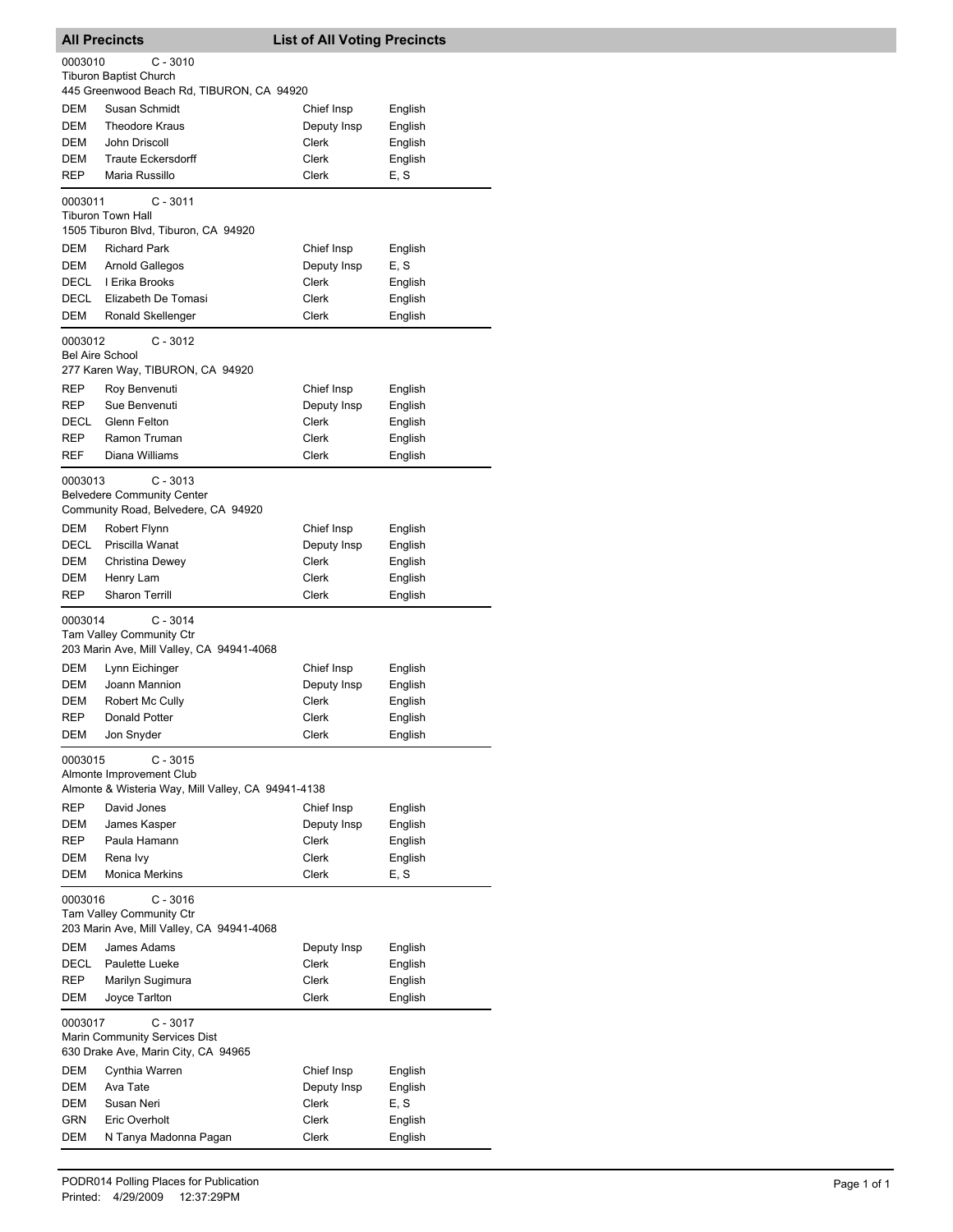| <b>All Precincts</b>                    |                                                                                     | <b>List of All Voting Precincts</b> |                 |
|-----------------------------------------|-------------------------------------------------------------------------------------|-------------------------------------|-----------------|
| 0003018                                 | $C - 3018$                                                                          |                                     |                 |
|                                         | <b>Strawberry Shores Office</b>                                                     |                                     |                 |
|                                         | 111 Seminary Dr., MILL VALLEY, CA 94941                                             |                                     |                 |
| DEM                                     | Hendrik Idzerda                                                                     | Chief Insp                          | English         |
| <b>REP</b>                              | Renee Ward                                                                          | Deputy Insp                         | English         |
| DEM                                     | Stan Mazzas                                                                         | Clerk                               | English         |
| REP                                     | Susan Murphy                                                                        | Clerk                               | English         |
| REP                                     | Barbara Ann Wetzell                                                                 | Clerk                               | English         |
| 0003019                                 | C - 3019<br>So Marin Fire Protection Dist<br>308 Reed Blvd, MILL VALLEY, CA 94941   |                                     |                 |
| DEM                                     | <b>Bonnie Glaser</b>                                                                | Chief Insp                          | English         |
| DEM                                     | <b>Christine Bikle</b>                                                              | Deputy Insp                         | English         |
| DEM                                     | Gloria Di Biase                                                                     | Clerk                               | English         |
| DEM                                     | Afsar Fattahi                                                                       | <b>Clerk</b>                        | English         |
| 0003105                                 | PCT - 3105<br>Sausalito City Hall<br>420 Litho Street, SAUSALITO, CA 94965          |                                     |                 |
| DEM                                     | Linda Agapekian                                                                     | Deputy Insp                         | E, S            |
| REP                                     | Patricia Finnegan                                                                   | Clerk                               | English         |
| DECL                                    | Mark Joseph Hagan                                                                   | Clerk                               | English         |
| 0003204                                 | PCT - 3204<br>Mill Valley City Hall<br>26 Corte Madera Ave, MILL VALLEY, CA 94941   |                                     |                 |
| DEM                                     | Edward Wynne Jr                                                                     | Chief Insp                          | English         |
| DEM                                     | <b>Robert Phillips</b>                                                              | Deputy Insp                         | English         |
| DEM                                     | <b>Austin Blake</b>                                                                 | Clerk                               | English         |
| DECL                                    | Gordon Smith                                                                        | Clerk                               | English         |
|                                         | Stella Torrez                                                                       | Clerk                               | English         |
| 0003302<br>Del Mar School<br>DEM<br>DEM | PCT - 3302<br>105 Avenida Miraflores, Tiburon, CA 94920<br>John Kraus<br>Karin Hern | Chief Insp<br>Deputy Insp           | English<br>E, S |
|                                         | Robin Boedecker                                                                     | Clerk                               | English         |
| DEM                                     | James Hill                                                                          | Clerk                               | English         |
| <b>DECL</b>                             | <b>Christine Whiting</b>                                                            | Clerk                               | English         |
| 0003600                                 | PCT - 3600<br>Marin Community Services Dist<br>630 Drake Ave, Marin City, CA 94965  |                                     |                 |
| DECL                                    | Kon Lovett                                                                          | Deputy Insp                         | English         |
| DEM                                     | Donald Haaga                                                                        | Clerk                               | English         |
| DEM                                     | Tamara Harris                                                                       | Clerk                               | English         |
| DEM                                     | Ann T Nguyen-Do                                                                     | Clerk                               | E, V            |
| 0003705                                 | PCT - 3705<br>Marin Amateur Radio Club<br>27 Shell Rd, MILL VALLEY, CA 94941        |                                     |                 |
| DEM                                     | Alan Hersh                                                                          | Chief Insp                          | English         |
| DEM                                     | <b>Richard Fahrner</b>                                                              | Deputy Insp                         | English         |
| DEM                                     | Cynthia England                                                                     | Clerk                               | E, S            |
| DEM                                     | <b>Barbe Nover</b>                                                                  | Clerk                               | English         |
| 0004001                                 | $C - 4001$<br>Pt. Reyes Fire Station<br>4th & B St, Point Reyes, CA 94956           |                                     |                 |
| DEM                                     | <b>Alice Rantos</b>                                                                 | Chief Insp                          | English         |
| DEM                                     | Susan Lincoln                                                                       | Deputy Insp                         | English         |
| DEM                                     | <b>Emery Calo</b>                                                                   | Clerk                               | English         |
| GRN                                     | Susan Davis                                                                         | Clerk                               | English         |
| DEM                                     | Cindy Knabe                                                                         | Clerk                               | English         |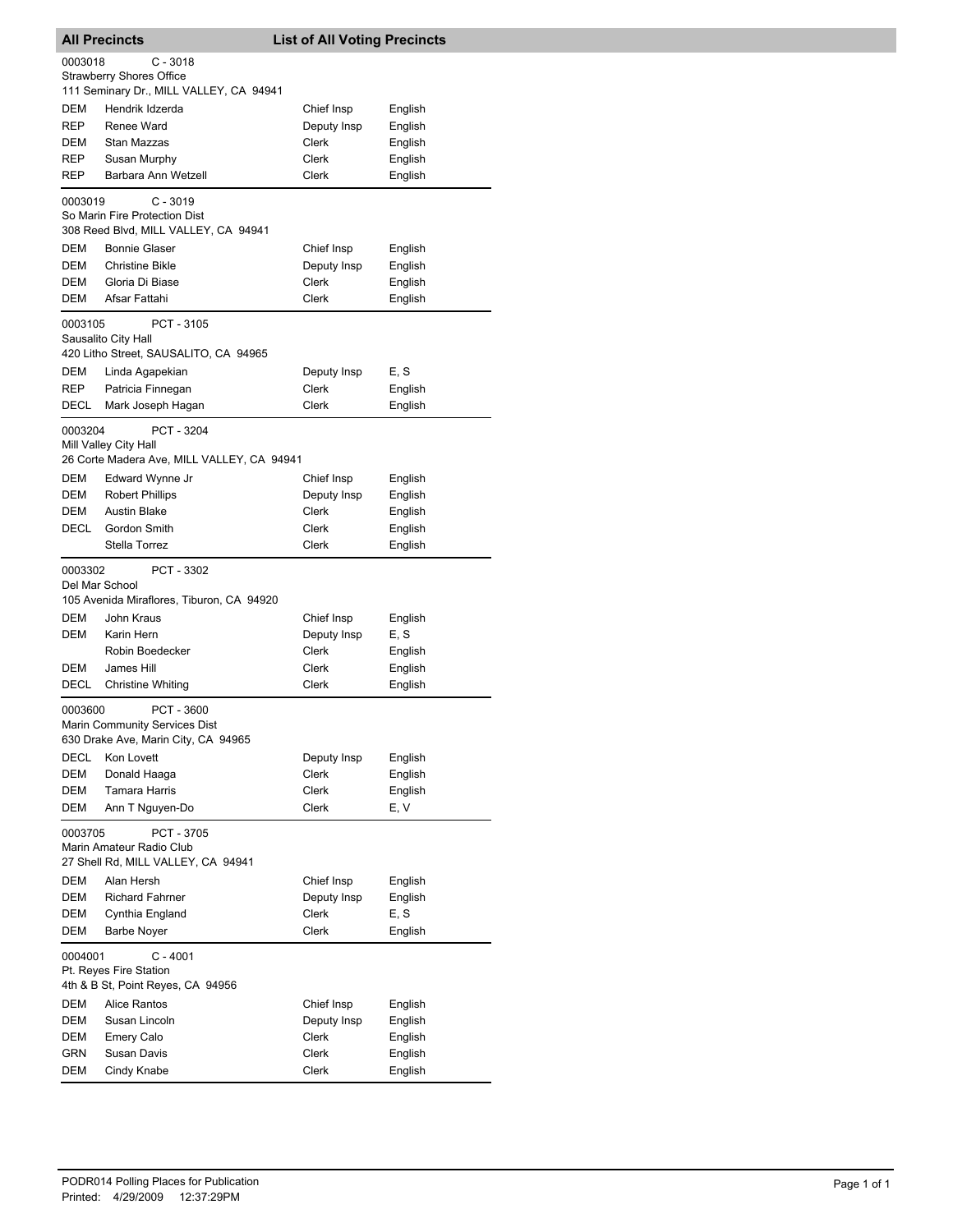|             | <b>All Precincts</b>                                                                    | <b>List of All Voting Precincts</b> |                    |
|-------------|-----------------------------------------------------------------------------------------|-------------------------------------|--------------------|
| 0004004     | $C - 4004$<br>Wild Horse Valley Clubhouse<br>110 Wild Horse Valley Dr, NOVATO, CA 94947 |                                     |                    |
| DEM<br>DEM  | George Minor<br>Matthew Johnston                                                        | Chief Insp<br>Deputy Insp           | English<br>English |
| DEM         | <b>Rita Kiesow</b>                                                                      | Clerk                               | English            |
| DEM         | James Lamb                                                                              | <b>Clerk</b>                        | English            |
| 0004005     | $C - 4005$<br>Homestead Valley Community Ctr<br>315 Montford Ave, MILL VALLEY, CA 94941 |                                     |                    |
| DEM         | Michael Kenyon                                                                          | Chief Insp                          | English            |
| <b>DEM</b>  | <b>Elizabeth Sanders</b>                                                                | Deputy Insp                         | English            |
| DECL        | John Dunlap                                                                             | Clerk                               | English            |
| DECL        | Mary Ann Dunlap                                                                         | Clerk                               | English            |
| DEM         | Michelle Oqvist                                                                         | Clerk                               | English            |
| 0004006     | $C - 4006$<br><b>Bolinas Community Center</b><br>Wharf Rd, Bolinas, CA 94924            |                                     |                    |
| DECL        | Cynthia Rodriguez                                                                       | Chief Insp                          | English            |
| GRN         | David Cattell                                                                           | Deputy Insp                         | E, S               |
| DEM         | Patricia Barton                                                                         | Clerk                               | English            |
| DECL        | Arianne Dar                                                                             | Clerk                               | E, S               |
| <b>DEM</b>  | Diana Mc Quaid                                                                          | Clerk                               | E, S               |
| 0004007     | $C - 4007$<br>San Geronimo Valley Community Center                                      |                                     |                    |
| <b>DECL</b> | Sir Francis Drake Blvd, San Geronimo, CA 94963<br>David O Connor                        | Chief Insp                          | English            |
| GRN         | Kenneth Brierley                                                                        | Deputy Insp                         | English            |
| DEM         | Mwanza Furaha                                                                           | Clerk                               | English            |
| DEM         | Sandra White                                                                            | Clerk                               | English            |
| DEM         | Melvyn Wright                                                                           | Clerk                               | English            |
| 0004008     | $C - 4008$<br>Woodacre Improvement Club                                                 |                                     |                    |
|             | 1 Garden Way, WOODACRE, CA 94973                                                        |                                     |                    |
| <b>DEM</b>  | Mary O Brien                                                                            | Chief Insp                          | English            |
| DEM         | Sherrie Grossi                                                                          | Deputy Insp                         | English            |
| GRN         | Jack Freckmann<br>Ann Jones                                                             | Clerk<br>Clerk                      | English<br>English |
| DEM         | Kathryn Ospital                                                                         | Clerk                               | English            |
| 0004009     | $C - 4009$                                                                              |                                     |                    |
|             | <b>Pickleweed Community Center</b><br>50 Canal St, SAN RAFAEL, CA 94901                 |                                     |                    |
| <b>DEM</b>  | John G Ortega                                                                           | Chief Insp                          | E.S                |
| DEM         | Maria Rodriguez                                                                         | Deputy Insp                         | E, S               |
| DEM         | Cuc Hang                                                                                | Clerk                               | E, V               |
| DEM         | Carol Jolliffe                                                                          | Clerk                               | English            |
| DEM         | Man Phan                                                                                | Clerk                               | E, V               |
| 0004010     | C - 4010                                                                                |                                     |                    |
|             | Corte Madera Recreation Center<br>Tamalpais Dr, Corte Madera, CA 94925-1561             |                                     |                    |
| DEM         | <b>Andrew Rusting</b>                                                                   | Chief Insp                          | English            |
| <b>DECL</b> | James Moore                                                                             | Deputy Insp                         | English            |
| DEM         | Nancy Davis                                                                             | Clerk                               | English            |
| DEM         | David Moore                                                                             | Clerk                               | English            |
| <b>REP</b>  | Virginia Moore                                                                          | Clerk                               | English            |
| 0004011     | $C - 4011$                                                                              |                                     |                    |
|             | Corte Madera Recreation Center<br>Tamalpais Dr, Corte Madera, CA 94925-1561             |                                     |                    |
| DEM         | Michael Roller                                                                          | Deputy Insp                         | English            |
| DEM         | Raymond Donohue                                                                         | Clerk                               | English            |
| DEM         | Fred S Seiden                                                                           | Clerk                               | English            |
| DEM         | Rosalind S Seiden                                                                       | Clerk                               | English            |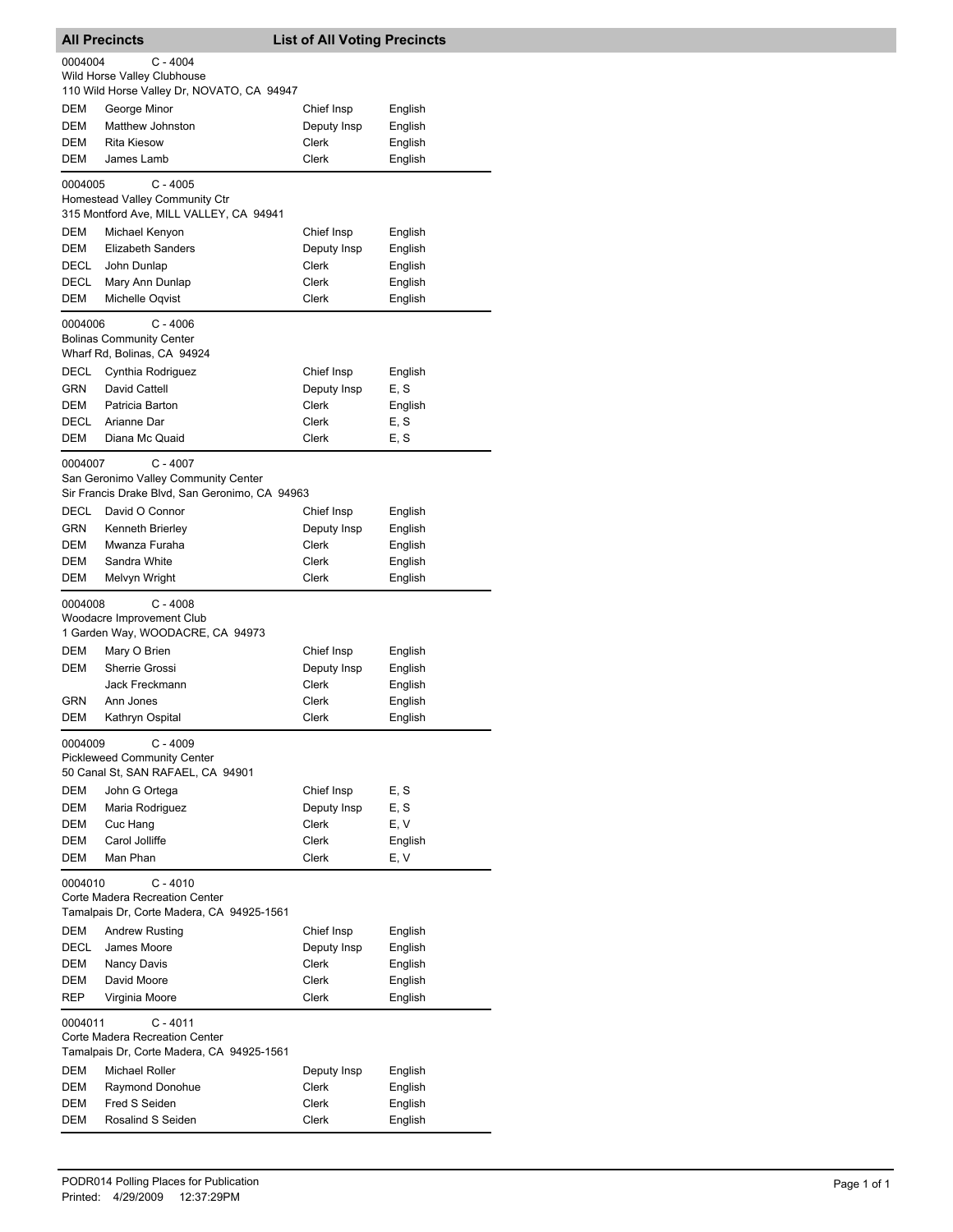|                   | <b>All Precincts</b>                                                           | <b>List of All Voting Precincts</b> |                    |
|-------------------|--------------------------------------------------------------------------------|-------------------------------------|--------------------|
| 0004012           | C - 4012                                                                       |                                     |                    |
|                   | Aegis Of Corte Madera                                                          |                                     |                    |
|                   | 5555 Paradise Dr, Corte Madera, CA 94925-1800                                  |                                     |                    |
| REP               | Sue Ellen Raby                                                                 | Chief Insp                          | English            |
| <b>DECL</b>       | Galina Rumennik                                                                | Deputy Insp                         | English            |
| REP               | Alberta Damas                                                                  | Clerk                               | English            |
| REP               | <b>Stanley Damas</b>                                                           | Clerk                               | English            |
| DEM               | Ann Lunder                                                                     | Clerk                               | English            |
| 0004101           | PCT-4101                                                                       |                                     |                    |
|                   | <b>Tomales Fire Station</b>                                                    |                                     |                    |
|                   | 599 Dillon Beach Rd, Tomales, CA 94971                                         |                                     |                    |
| REP               | Anna Jensen                                                                    | Chief Insp                          | English            |
| REP               | Barbara Taddei                                                                 | Deputy Insp                         | English            |
| REP               | Elizabeth Mitchell                                                             | Clerk                               | English            |
| DECL              | Kathleen Sartori                                                               | Clerk                               | English            |
| 0004103           | PCT-4103                                                                       |                                     |                    |
|                   | <b>Inverness Fire House</b>                                                    |                                     |                    |
|                   | 50 Inverness Way, INVERNESS, CA 94937                                          |                                     |                    |
| <b>GRN</b>        | Katherine Anderson                                                             | Chief Insp                          | English            |
| GRN<br><b>REP</b> | Christopher Lish                                                               | Deputy Insp                         | English            |
| <b>REP</b>        | Georgeanne Aston<br><b>Richard Aston</b>                                       | Clerk<br>Clerk                      | English            |
|                   |                                                                                |                                     | English            |
| 0004200           | PCT - 4200                                                                     |                                     |                    |
| Nicasio School    |                                                                                |                                     |                    |
|                   | 5555 Nicasio Valley Rd, Nicasio, CA 94946                                      |                                     |                    |
| DEM               | Kimberly Wallach                                                               | Chief Insp                          | English            |
| <b>DEM</b>        | Mimi Lewis                                                                     | Deputy Insp                         | English            |
| REP<br>DEM        | Leslie Gompertz                                                                | Clerk                               | English            |
|                   | Antonia Van Becker                                                             | Clerk                               | English            |
| 0004301           | PCT - 4301                                                                     |                                     |                    |
|                   | Muir Beach Community Center                                                    |                                     |                    |
|                   | 19 Seacape Dr, Muir Beach, CA 94965                                            |                                     |                    |
| DEM               | Kathryn Sward                                                                  | Chief Insp                          | English            |
| REP               | Arlene Robertson                                                               | Deputy Insp                         | English            |
| DEM               | Nancy Knox                                                                     | Clerk                               | English            |
| <b>REP</b>        | <b>Gail Quentz</b>                                                             | Clerk                               | English            |
| 0004302           | PCT - 4302                                                                     |                                     |                    |
|                   | Muir Woods Park Community Association                                          |                                     |                    |
|                   | 40 Ridge Ave, Mill Valley, CA 94941-1783                                       |                                     |                    |
| GRN<br>DECL       | John Farrar<br>Raya Smith                                                      | Chief Insp                          | English            |
| DEM               | Michael Kotski                                                                 | Deputy Insp<br>Clerk                | English<br>English |
| DEM               | Richard Popson                                                                 | Clerk                               | English            |
|                   |                                                                                |                                     |                    |
| 0004305           | PCT - 4305                                                                     |                                     |                    |
|                   | <b>Stinson Beach Community Center</b><br>30 Belvedere, STINSON BEACH, CA 94970 |                                     |                    |
| DEM               | <b>Bronwen Proust</b>                                                          | Chief Insp                          | English            |
| DEM               | Pamela Lichtenwalner                                                           | Deputy Insp                         | English            |
| DECL              | <b>Emily Adcock</b>                                                            | Clerk                               | English            |
| <b>GRN</b>        | Elisabeth Winstead                                                             | <b>Clerk</b>                        | E, S               |
| 0004501           | PCT - 4501                                                                     |                                     |                    |
|                   | <b>Pleasant Valley School</b>                                                  |                                     |                    |
|                   | 755 Sutro Ave, NOVATO, CA 94947                                                |                                     |                    |
| DEM               | Frank Slater Jr                                                                | Chief Insp                          | E, S               |
| DEM               | John Irvine                                                                    | Deputy Insp                         | English            |
| DEM               | Paul Shermantine                                                               | Clerk                               | English            |
| DEM               | Dave Skavland                                                                  | Clerk                               | English            |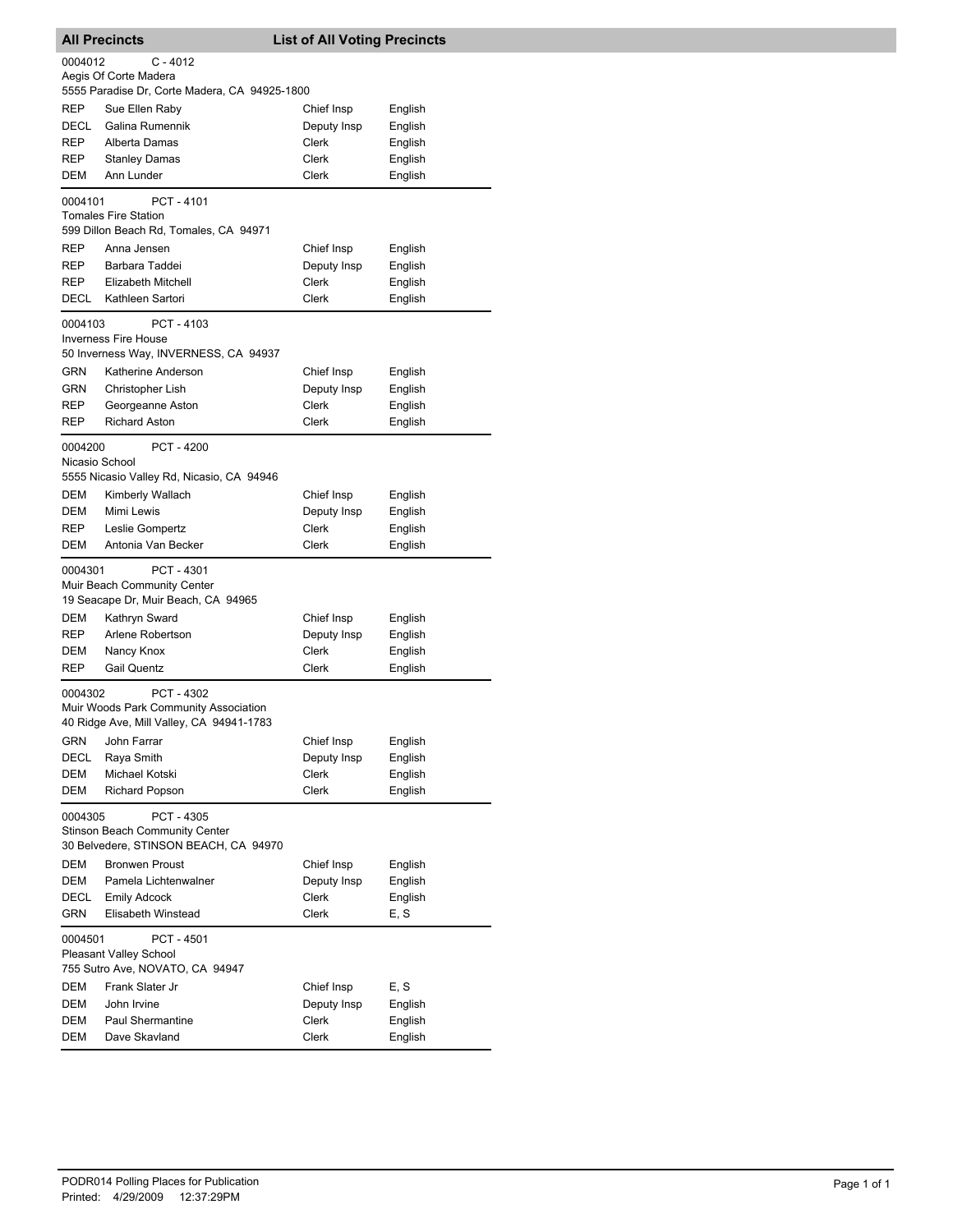|                           | <b>All Precincts</b>                          | <b>List of All Voting Precincts</b> |                    |
|---------------------------|-----------------------------------------------|-------------------------------------|--------------------|
| 0004502                   | <b>PCT - 4502</b>                             |                                     |                    |
| Sinaloa School            |                                               |                                     |                    |
|                           | 2045 Vineyard Rd, Novato, CA 94947-3810       |                                     |                    |
| REP<br>DEM                | Ralph Schaber<br>Jill Gregoire                | Chief Insp                          | English            |
| REP                       | Carolyn Jacobs                                | Deputy Insp<br>Clerk                | English<br>English |
|                           | Rebecca Livingston                            | Clerk                               | English            |
|                           |                                               |                                     |                    |
| 0004503                   | PCT - 4503<br>Presbyterian Church Of Novato   |                                     |                    |
|                           | 710 Wilson Ave, NOVATO, CA 94947              |                                     |                    |
| <b>REP</b>                | Alan Burton                                   | Chief Insp                          | E, S               |
| DEM                       | Connie Fischer                                | Deputy Insp                         | English            |
| <b>REP</b>                | Stephany Burton                               | Clerk                               | English            |
| <b>DEM</b>                | Danielle Fontaine                             | Clerk                               | English            |
| 0004707                   | <b>PCT - 4707</b>                             |                                     |                    |
|                           | Aegis Of Corte Madera                         |                                     |                    |
|                           | 5555 Paradise Dr, Corte Madera, CA 94925-1800 |                                     |                    |
| DEM                       | <b>Christine Daniels</b>                      | Deputy Insp                         | English            |
| DEM                       | <b>Beverly Cupp</b>                           | Clerk                               | English            |
| DEM                       | Siv Hood                                      | <b>Clerk</b>                        | English            |
| 0004800                   | <b>PCT - 4800</b>                             |                                     |                    |
| Masonic Lodge             |                                               |                                     |                    |
|                           | 1122 Magnolia Ave, LARKSPUR, CA 94939         |                                     |                    |
|                           | Robert Gonzalez                               | Deputy Insp                         | English            |
| REP                       | <b>Bruce Dapprich</b>                         | Clerk                               | English            |
| DEM                       | <b>Judith Esler</b>                           | Clerk                               | English            |
| 0004806                   | PCT - 4806                                    |                                     |                    |
| Cape Marin                |                                               |                                     |                    |
|                           | Laderman Lane, Greenbrae, CA 94904-2482       |                                     |                    |
| REP                       | Mary Arthur                                   | Deputy Insp                         | English            |
| REP                       | <b>Richard France</b>                         | Clerk                               | English            |
| DECL                      | Virginia Welsh                                | Clerk                               | English            |
| 0005001                   | $C - 5001$                                    |                                     |                    |
|                           | Novato School District Offices                |                                     |                    |
|                           | 1015 Seventh St, Novato, CA 94945-2228        |                                     |                    |
| DEM<br>DEM                | <b>Bruce Cochran</b><br><b>Richard Abold</b>  | Chief Insp                          | English            |
| DECL                      | <b>Ernest Bever</b>                           | Deputy Insp<br>Clerk                | English<br>English |
| REP                       | Milena Jurjevich                              | Clerk                               | English            |
| DEM                       | Joseph Spillman                               | Clerk                               | English            |
|                           |                                               |                                     |                    |
| 0005002<br>Novato Library | $C - 5002$                                    |                                     |                    |
|                           | 1720 Novato Blvd, Novato, CA 94947-3049       |                                     |                    |
| <b>DEM</b>                | Brian Woodson                                 | Chief Insp                          | English            |
| DEM                       | Samantha Griffin                              | Deputy Insp                         | English            |
| DEM                       | <b>Wendy Cramer</b>                           | <b>Clerk</b>                        | English            |
| DEM                       | Mahmoud Gozashti                              | Clerk                               | E, S               |
| 0005003                   | $C - 5003$                                    |                                     |                    |
|                           | <b>Hill Community Room</b>                    |                                     |                    |
|                           | 1560 Hill Road, Novato, CA 94947-4002         |                                     |                    |
| GRN                       | Cat Woods                                     | Chief Insp                          | English            |
| DEM                       | Jaymie Wright                                 | Deputy Insp                         | English            |
| DEM                       | Arlene Finn                                   | Clerk                               | English            |
| REP                       | <b>Sharon Gonzales</b>                        | Clerk                               | English            |
| DEM                       | Rose Stewart                                  | Clerk                               | English            |
| 0005004                   | $C - 5004$                                    |                                     |                    |
|                           | Lu Sutton School                              |                                     |                    |
|                           | 1800 Center Rd, NOVATO, CA 94947              |                                     |                    |
| REP                       | David Reed                                    | Chief Insp                          | English            |
| DEM                       | Paula Hafling                                 | Deputy Insp                         | English            |
| DECL                      | Judith Ahuja<br>Vannessa Rostchild            | Clerk<br>Clerk                      | E, S<br>English    |
| REF                       | <b>Todd Smith</b>                             | Clerk                               | English            |
|                           |                                               |                                     |                    |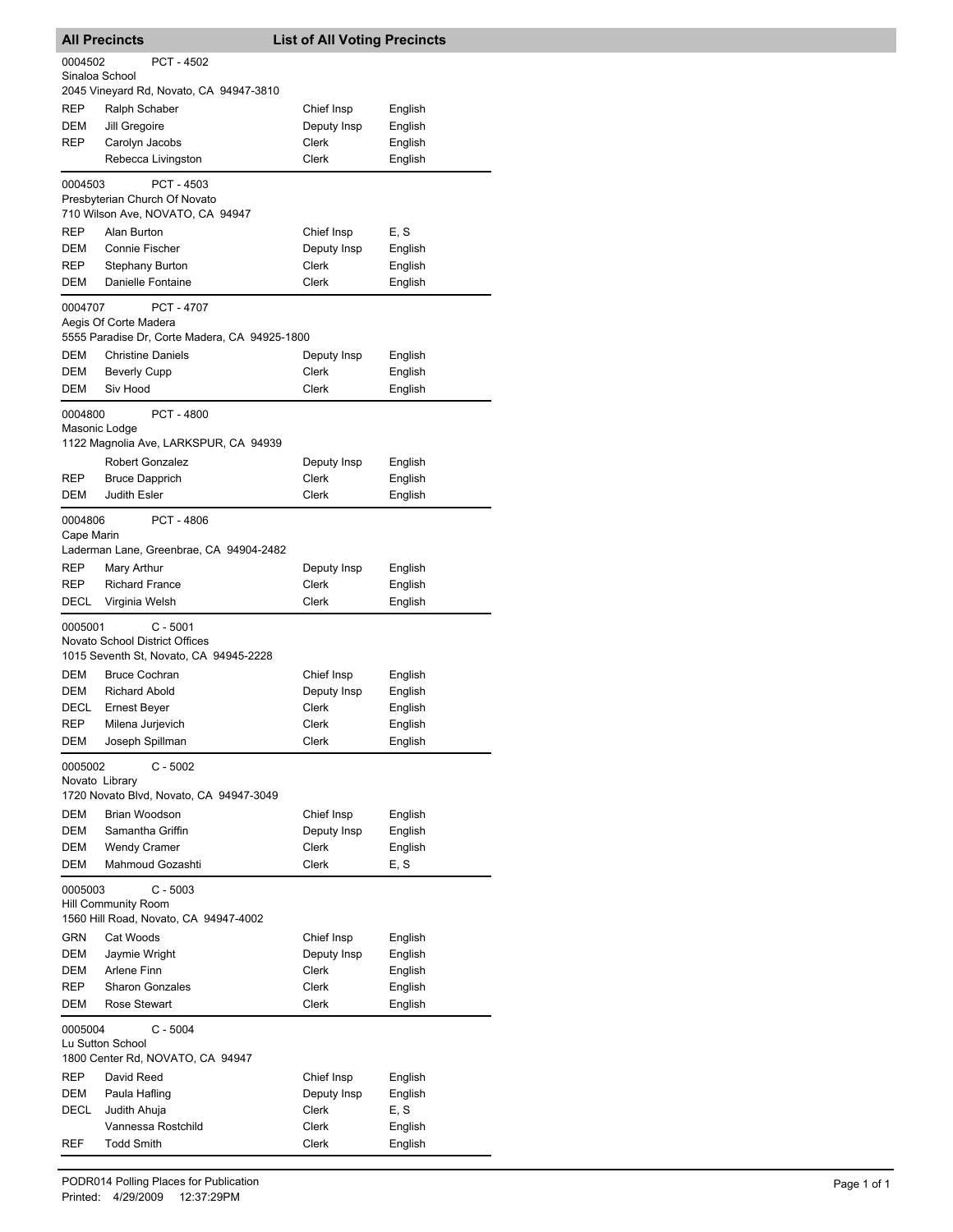| <b>All Precincts</b>                                                                                    |                                                                            | <b>List of All Voting Precincts</b> |         |  |  |  |
|---------------------------------------------------------------------------------------------------------|----------------------------------------------------------------------------|-------------------------------------|---------|--|--|--|
| 0005005                                                                                                 | $C - 5005$                                                                 |                                     |         |  |  |  |
|                                                                                                         | United Methodist Church                                                    |                                     |         |  |  |  |
| <b>GRN</b>                                                                                              | 1473 South Novato Blvd, NOVATO, CA 94947<br>Donald Beck                    | Chief Insp                          | English |  |  |  |
| <b>REP</b>                                                                                              | Karen Illich                                                               | Deputy Insp                         | English |  |  |  |
| REP                                                                                                     | Margaret Binggeli                                                          | Clerk                               | English |  |  |  |
| DEM                                                                                                     | Sharon Mc Closkey                                                          | Clerk                               | English |  |  |  |
| DEM                                                                                                     | Carolyn Mc Namara                                                          | Clerk                               | English |  |  |  |
|                                                                                                         |                                                                            |                                     |         |  |  |  |
| $C - 5006$<br>0005006<br>United Methodist Church<br>1473 South Novato Blvd, NOVATO, CA 94947            |                                                                            |                                     |         |  |  |  |
| DEM                                                                                                     | Alana Dubost                                                               | Deputy Insp                         | English |  |  |  |
| REP                                                                                                     | Zenetta Bosch                                                              | Clerk                               | English |  |  |  |
| <b>REP</b>                                                                                              | Margaret Kidder                                                            | Clerk                               | English |  |  |  |
| DEM                                                                                                     | Mary Rothe                                                                 | Clerk                               | English |  |  |  |
| $C - 5007$<br>0005007<br>Ignacio Hills Apartments<br>431 Ignacio Blvd, NOVATO, CA 94949                 |                                                                            |                                     |         |  |  |  |
| DEM                                                                                                     | <b>Bernard Meyers</b>                                                      | Chief Insp                          | English |  |  |  |
| <b>REP</b>                                                                                              | Ruth Jankowski                                                             | Deputy Insp                         | English |  |  |  |
| DEM                                                                                                     | Mary Jordan                                                                | Clerk                               | English |  |  |  |
| DEM                                                                                                     | Van White                                                                  | Clerk                               | English |  |  |  |
| <b>REP</b>                                                                                              | Myra Willett                                                               | Clerk                               | English |  |  |  |
| 0005008                                                                                                 | $C - 5008$<br>San Jose Middle School<br>1000 Sunset Pkwy, Novato, CA 94949 |                                     |         |  |  |  |
| <b>REP</b>                                                                                              | <b>Thomas Brawley</b>                                                      | Chief Insp                          | English |  |  |  |
| DEM                                                                                                     | Jean Harris                                                                | Deputy Insp                         | English |  |  |  |
|                                                                                                         | <b>Justin Perez</b>                                                        | Clerk                               | E, S    |  |  |  |
| <b>REP</b>                                                                                              | Diane Serdengecti                                                          | Clerk                               | English |  |  |  |
| REP                                                                                                     | Pius Zuger                                                                 | Clerk                               | English |  |  |  |
| $C - 5009$<br>0005009<br>Novato Fire Station #3<br>65 San Ramon Way, Novato, CA 94945-1638              |                                                                            |                                     |         |  |  |  |
| DEM                                                                                                     | Joyce Currell                                                              | Chief Insp                          | English |  |  |  |
| DEM                                                                                                     | Pat U Ren                                                                  | Deputy Insp                         | English |  |  |  |
| <b>REP</b>                                                                                              | <b>Frances Beretta</b>                                                     | Clerk                               | English |  |  |  |
| REP                                                                                                     | <b>Sharon Hess</b>                                                         | Clerk                               | English |  |  |  |
| REP                                                                                                     | Frank U Ren                                                                | Clerk                               | English |  |  |  |
| 0005010<br>$C - 5010$<br><b>Hamilton Arts Center</b><br>500 Palm Dr, Novato, CA 94949-5004              |                                                                            |                                     |         |  |  |  |
| <b>REP</b>                                                                                              | Donald Violin                                                              | Chief Insp                          | English |  |  |  |
| DECL                                                                                                    | <b>Christine Rice</b>                                                      | Deputy Insp                         | English |  |  |  |
| DECL                                                                                                    | Melisa Bell                                                                | Clerk                               | English |  |  |  |
| DEM                                                                                                     | Lisa Farnham                                                               | Clerk                               | English |  |  |  |
| <b>DEM</b>                                                                                              | Robert Farnham                                                             | Clerk                               | English |  |  |  |
| $C - 5011$<br>0005011<br><b>Bel Marin Community Center</b><br>4 Montego Key, Novato, CA 94949-5301      |                                                                            |                                     |         |  |  |  |
| DEM                                                                                                     | James Hollingshead                                                         | Chief Insp                          | English |  |  |  |
| DEM                                                                                                     | Raymond Young                                                              | Deputy Insp                         | English |  |  |  |
| REP                                                                                                     | Dianne Copland                                                             | Clerk                               | English |  |  |  |
| REP                                                                                                     | Jefferson Graves                                                           | Clerk                               | English |  |  |  |
| DEM                                                                                                     | Kathryn Sibbald                                                            | Clerk                               | English |  |  |  |
| $C - 5012$<br>0005012<br>Novato Fire Station #2<br>450 Atherton Ave-corner Olive, Novato, CA 94945-3461 |                                                                            |                                     |         |  |  |  |
| DECL                                                                                                    | James Clinton Waltermire                                                   | Chief Insp                          | English |  |  |  |
| DEM                                                                                                     | Diane Amarillas                                                            | Deputy Insp                         | English |  |  |  |
| DEM                                                                                                     | Nancy Caramagno                                                            | Clerk                               | English |  |  |  |
| REP                                                                                                     | Sallee Kiilerich                                                           | Clerk                               | English |  |  |  |
| <b>REP</b>                                                                                              | Barbara Swift                                                              | Clerk                               | English |  |  |  |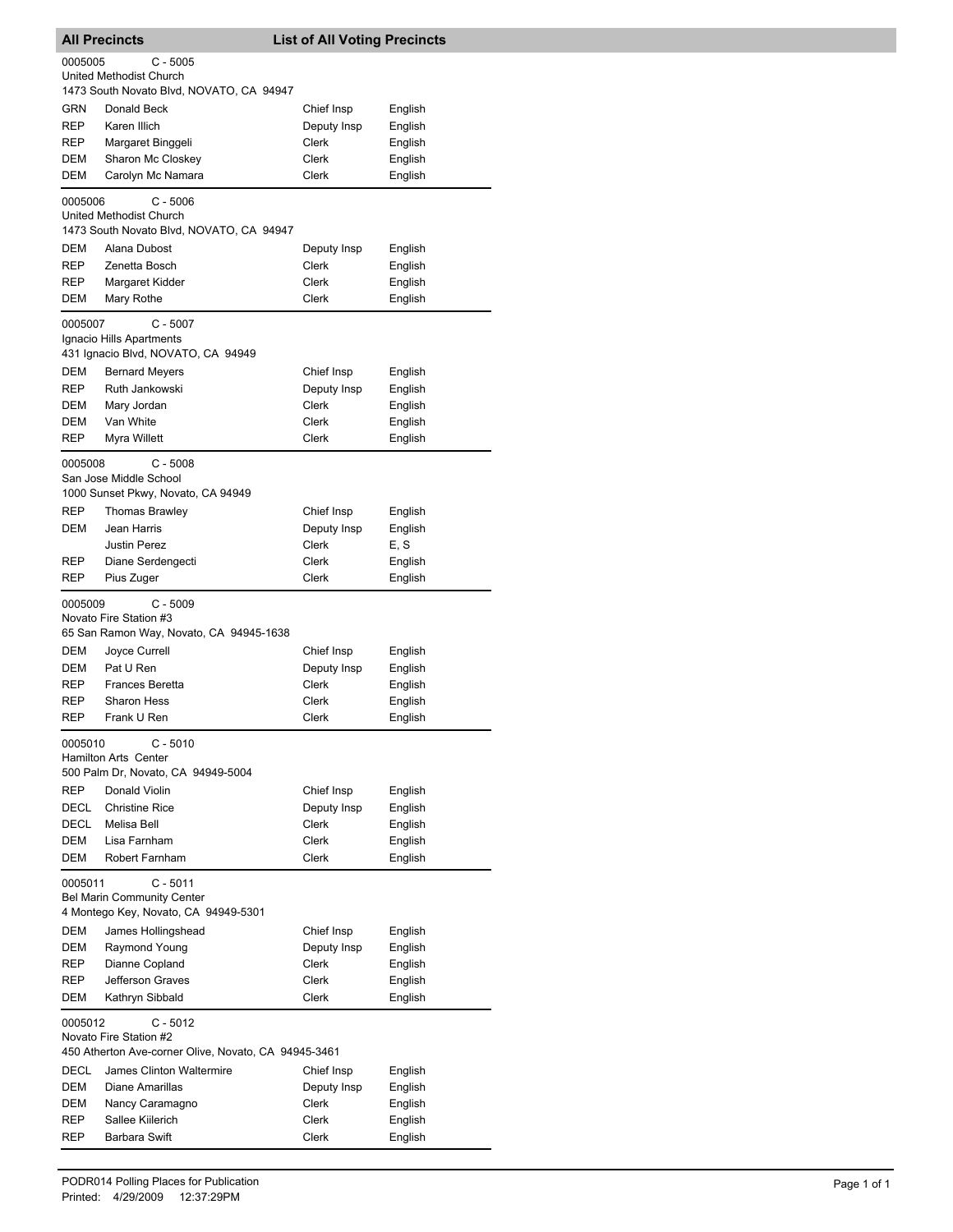| <b>All Precincts</b>                                                                               |                                                  | <b>List of All Voting Precincts</b> |                    |  |  |  |  |
|----------------------------------------------------------------------------------------------------|--------------------------------------------------|-------------------------------------|--------------------|--|--|--|--|
| PCT - 5101<br>0005101<br>Bahia Clubhouse                                                           |                                                  |                                     |                    |  |  |  |  |
|                                                                                                    | 3008 Topaz Drive, Novato, CA 94945-1547          |                                     |                    |  |  |  |  |
| DEM                                                                                                | Monique Saul-Egli                                | Chief Insp                          | E, S               |  |  |  |  |
| DEM                                                                                                | <b>Shirley Printz</b>                            | Deputy Insp                         | English            |  |  |  |  |
| DEM                                                                                                | Renee Landstrom                                  | <b>Clerk</b>                        | English            |  |  |  |  |
| REP                                                                                                | Frank Rinaldi                                    | Clerk                               | English            |  |  |  |  |
| 0005103<br>PCT - 5103<br>Olive School                                                              |                                                  |                                     |                    |  |  |  |  |
|                                                                                                    | 629 Plum St-park Lot Off Olive, NOVATO, CA 94945 |                                     |                    |  |  |  |  |
| DEM                                                                                                | Brenda Gates-Monasch                             | Chief Insp                          | English            |  |  |  |  |
| <b>REP</b>                                                                                         | Louis Lemos                                      | Deputy Insp                         | E, S               |  |  |  |  |
| DEM                                                                                                | Janet Meyer                                      | Clerk                               | English            |  |  |  |  |
| REP                                                                                                | Diane Schneeweis                                 | Clerk                               | English            |  |  |  |  |
| PCT - 5202<br>0005202<br>Tamalpais Creek Retirement Home<br>853 Tamalpais Ave, NOVATO, CA 94947    |                                                  |                                     |                    |  |  |  |  |
| DECL                                                                                               | Margaret Stein                                   | Chief Insp                          |                    |  |  |  |  |
| DEM                                                                                                | <b>Charlotte Lewis</b>                           |                                     | English            |  |  |  |  |
| DEM                                                                                                | Tomaline Hudson                                  | Deputy Insp<br>Clerk                | English<br>English |  |  |  |  |
| DEM                                                                                                | Lois St Sure                                     | <b>Clerk</b>                        | English            |  |  |  |  |
|                                                                                                    |                                                  |                                     |                    |  |  |  |  |
| 0005205<br>PCT - 5205<br>Lu Sutton School<br>1800 Center Rd, NOVATO, CA 94947                      |                                                  |                                     |                    |  |  |  |  |
| DEM                                                                                                | Sireah Mc Neill                                  | Deputy Insp                         | English            |  |  |  |  |
| REP                                                                                                | Michele Ellen Hague                              | Clerk                               | English            |  |  |  |  |
| REP                                                                                                | Joseph Smith                                     | Clerk                               | English            |  |  |  |  |
| PCT - 5208<br>0005208<br>All Saints Lutheran Church<br>2 San Marin Dr, Novato, CA 94945-1118       |                                                  |                                     |                    |  |  |  |  |
| DEM                                                                                                | <b>Michael Patrick</b>                           | Chief Insp                          | E, S               |  |  |  |  |
| REP                                                                                                | Margaret Mueller                                 | Deputy Insp                         | English            |  |  |  |  |
| REP                                                                                                | Joyce Lenaburg                                   | Clerk                               | English            |  |  |  |  |
| DEM                                                                                                | <b>Christine Mahaffy</b>                         | Clerk                               | English            |  |  |  |  |
| 0005209<br>PCT - 5209<br>Seventh Day Adventist Church<br>495 San Marin Dr, Novato, CA 94945-1335   |                                                  |                                     |                    |  |  |  |  |
| DEM                                                                                                | Robert Levin                                     | Chief Insp                          | English            |  |  |  |  |
| DEM                                                                                                | Ortensia Gozashti                                | Deputy Insp                         | E, S               |  |  |  |  |
| <b>DEM</b>                                                                                         | Nancy Newton                                     | Clerk                               | English            |  |  |  |  |
|                                                                                                    | Kimberly Rostchild                               | Clerk                               | English            |  |  |  |  |
| PCT - 5212<br>0005212<br>Marin Valley Mobile Country Club<br>100 Marin Valley Dr, NOVATO, CA 94949 |                                                  |                                     |                    |  |  |  |  |
| REP                                                                                                | <b>Everett Farey</b>                             | Chief Insp                          | English            |  |  |  |  |
| REP                                                                                                | <b>Barbara Morrisey</b>                          | Deputy Insp                         | English            |  |  |  |  |
| DEM                                                                                                | Michele Mizany                                   | <b>Clerk</b>                        | English            |  |  |  |  |
| DEM                                                                                                | Juanita Reynolds                                 | Clerk                               | English            |  |  |  |  |
| 0005216<br>PCT - 5216<br>Novato Fire Station #1<br>7025 Redwood Blvd, NOVATO, CA 94949             |                                                  |                                     |                    |  |  |  |  |
| DECL                                                                                               | Dennis Sullivan                                  | Chief Insp                          | English            |  |  |  |  |
| DEM                                                                                                | <b>Bryan Garbutt</b>                             | Deputy Insp                         | English            |  |  |  |  |
| DEM                                                                                                | C Dean Guthrie                                   | Clerk                               | English            |  |  |  |  |
| REP                                                                                                | Joan Sullivan                                    | Clerk                               | English            |  |  |  |  |
| PCT - 5218<br>0005218<br>United Methodist Church<br>1473 South Novato Blvd, NOVATO, CA 94947       |                                                  |                                     |                    |  |  |  |  |
| DEM                                                                                                | Yvonne Learned                                   | Deputy Insp                         | English            |  |  |  |  |
| <b>DEM</b>                                                                                         | Joseph Correia                                   | Clerk                               | E, S               |  |  |  |  |
| REP                                                                                                | Dolores Meaney                                   | Clerk                               | English            |  |  |  |  |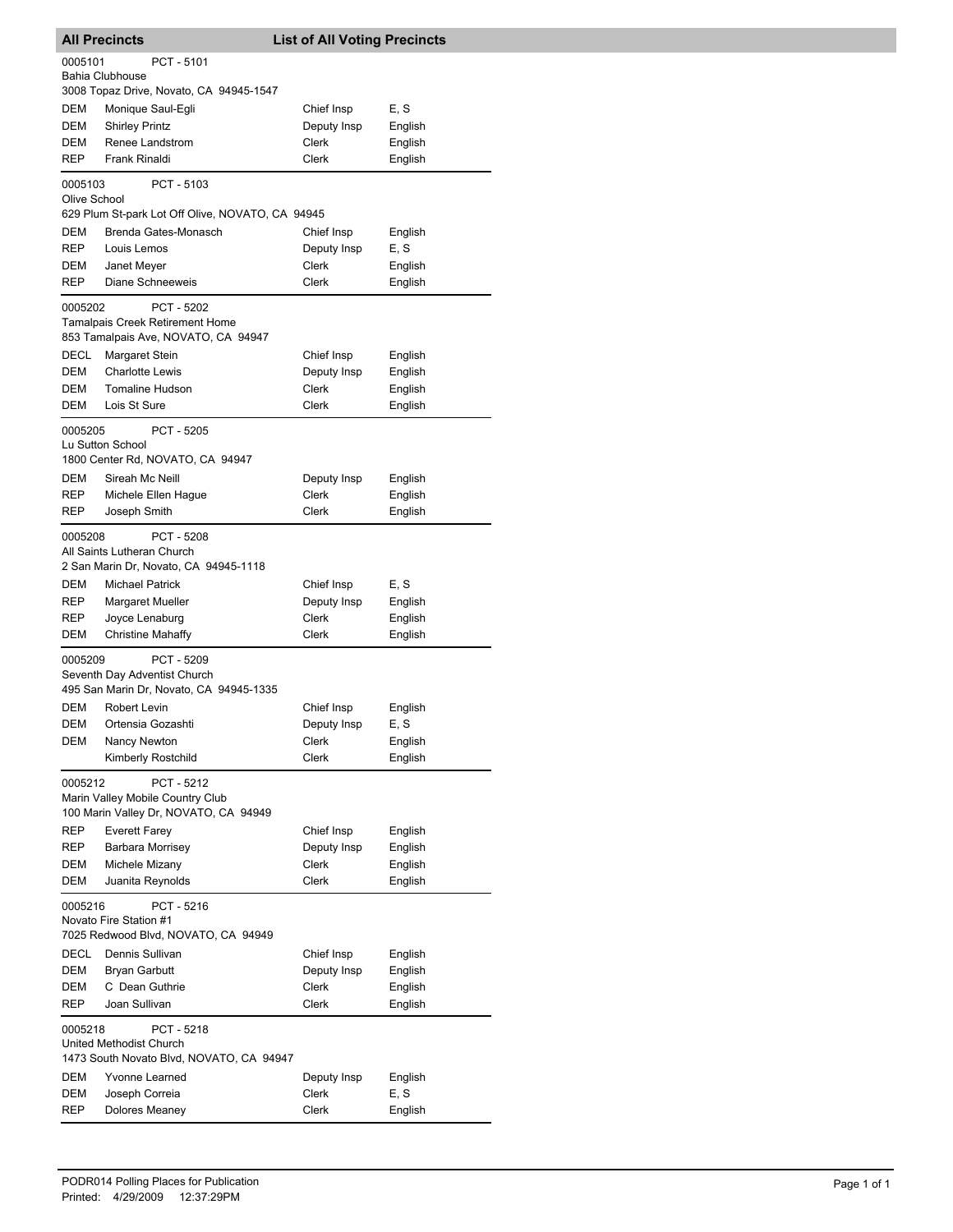| <b>All Precincts</b>                       |                                                                                                                                      |                                             | <b>List of All Voting Precincts</b>      |  |
|--------------------------------------------|--------------------------------------------------------------------------------------------------------------------------------------|---------------------------------------------|------------------------------------------|--|
| 0005221                                    | PCT - 5221<br>Novato Oaks Inn<br>215 Alameda Del Prado, Novato, CA 94949-6657                                                        |                                             |                                          |  |
| <b>DEM</b>                                 | <b>Brian Stompe</b>                                                                                                                  | Chief Insp                                  | English                                  |  |
| <b>DECL</b>                                | <b>Barbara Trites</b>                                                                                                                | Deputy Insp                                 | English                                  |  |
| <b>DEM</b>                                 | <b>Thomas Anderson</b>                                                                                                               | Clerk                                       | English                                  |  |
| DECL                                       | Evelyn Mattson                                                                                                                       | Clerk                                       | English                                  |  |
| 0005222                                    | PCT - 5222<br>No Marin Water District Ofc<br>Redwood Hwy & Rush Creek PI, Novato, CA 94945-2426                                      |                                             |                                          |  |
| <b>DECL</b>                                | Fred Fogh                                                                                                                            | Chief Insp                                  | English                                  |  |
| DEM                                        | Lee Pogetto                                                                                                                          | Deputy Insp                                 | English                                  |  |
| DEM                                        | Madeleine Andrea Jensen                                                                                                              | Clerk                                       | English                                  |  |
| <b>DEM</b>                                 | Janice Nordin                                                                                                                        | Clerk                                       | English                                  |  |
| 0005225<br>DEM<br>REP<br>REP<br><b>REP</b> | PCT - 5225<br>Munoz Residence<br>575 Fairway Dr, Novato, CA 94949<br>Alice Munoz<br>Lucille Douglas<br>Jeanne Desmond<br>Bonnie Ryan | Chief Insp<br>Deputy Insp<br>Clerk<br>Clerk | English<br>English<br>English<br>English |  |
| 0005226                                    | PCT - 5226<br>Los Robles Mobile Home Park<br>100 Roblar Dr, Novato, CA 94949-6133                                                    |                                             |                                          |  |
| <b>REP</b>                                 | Iva Conrad                                                                                                                           | Chief Insp                                  | English                                  |  |
| DECL                                       | Nancy Jones                                                                                                                          | Deputy Insp                                 | English                                  |  |
| DECL                                       | Carol Bolter                                                                                                                         | Clerk                                       | English                                  |  |
| DEM                                        | <b>Will Bertram Carr</b>                                                                                                             | Clerk                                       | English                                  |  |
| DEM                                        | Linda Steele                                                                                                                         | Clerk                                       | English                                  |  |
| 0005300                                    | PCT - 5300<br>Presbyterian Church Of Novato<br>710 Wilson Ave, NOVATO, CA 94947                                                      |                                             |                                          |  |
| DEM                                        | <b>Veronica Pontes</b>                                                                                                               | Deputy Insp                                 | English                                  |  |
| <b>REP</b>                                 | Dennis Crinnion                                                                                                                      | <b>Clerk</b>                                | English                                  |  |
| DEM                                        | Paul Lindberg                                                                                                                        | Clerk                                       | English                                  |  |